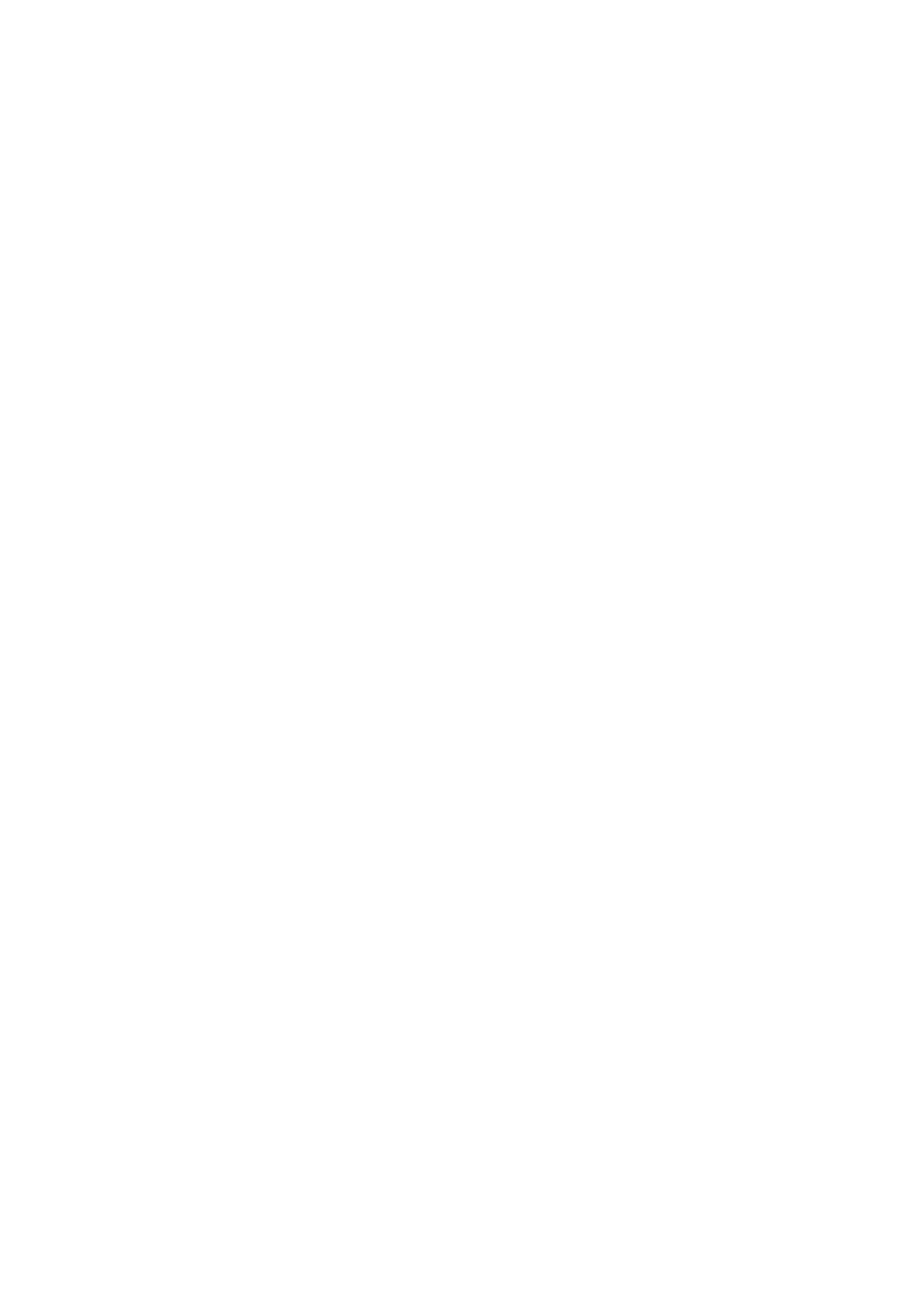# Television Beyond and Across the Iron Curtain

Edited by

Kirsten Bönker, Julia Obertreis and Sven Grampp

Cambridge **Scholars** Publishing

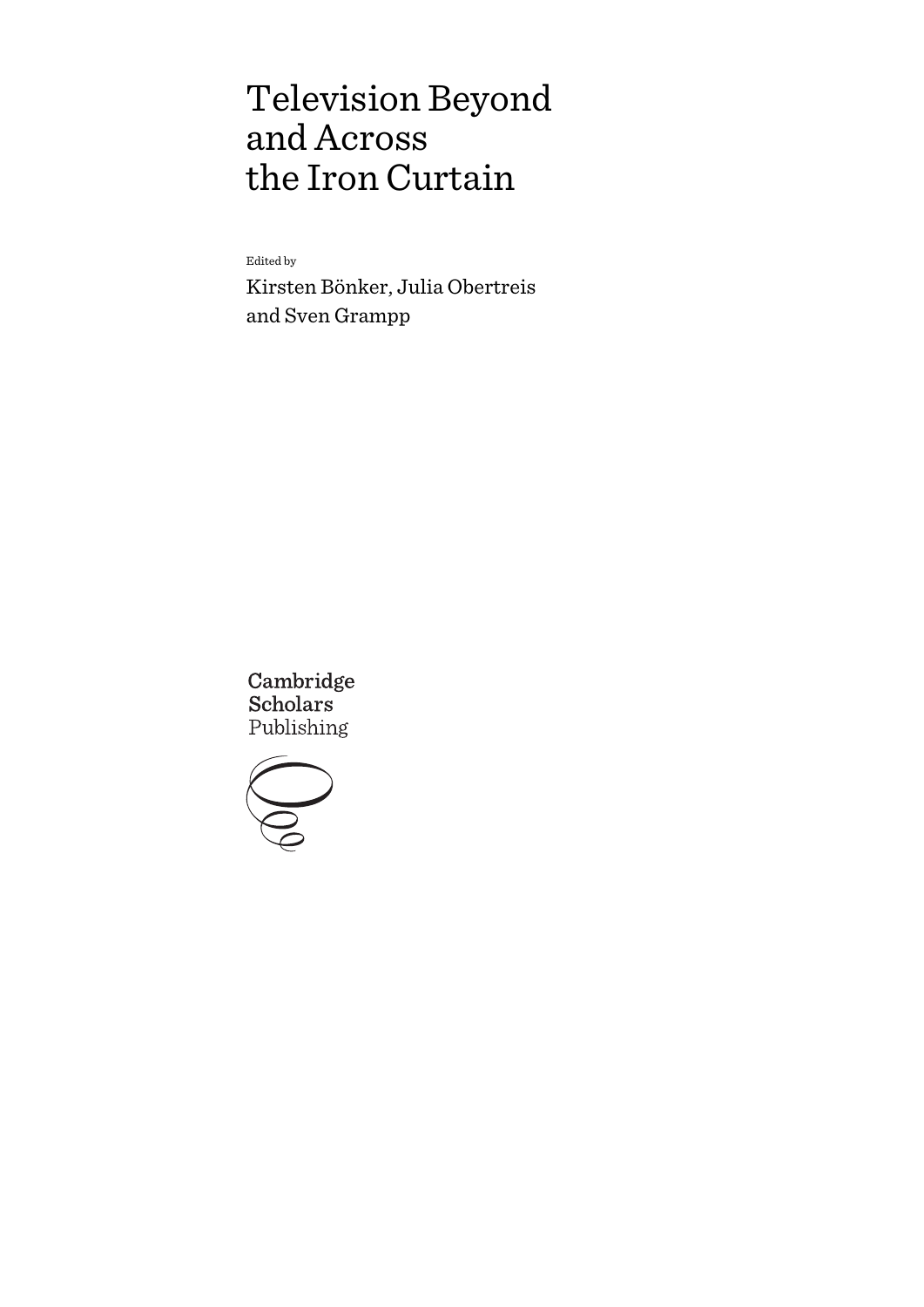Television Beyond and Across the Iron Curtain

Edited by Kirsten Bönker, Julia Obertreis and Sven Grampp

This book first published 2016

Cambridge Scholars Publishing

Lady Stephenson Library, Newcastle upon Tyne, NE6 2PA, UK

British Library Cataloguing in Publication Data A catalogue record for this book is available from the British Library

Copyright © 2016 by Kirsten Bönker, Julia Obertreis, Sven Grampp and contributors

All rights for this book reserved. No part of this book may be reproduced, stored in a retrieval system, or transmitted, in any form or by any means, electronic, mechanical, photocopying, recording or otherwise, without the prior permission of the copyright owner.

ISBN (10): 1-4438-9740-X ISBN (13): 978-1-4438-9740-2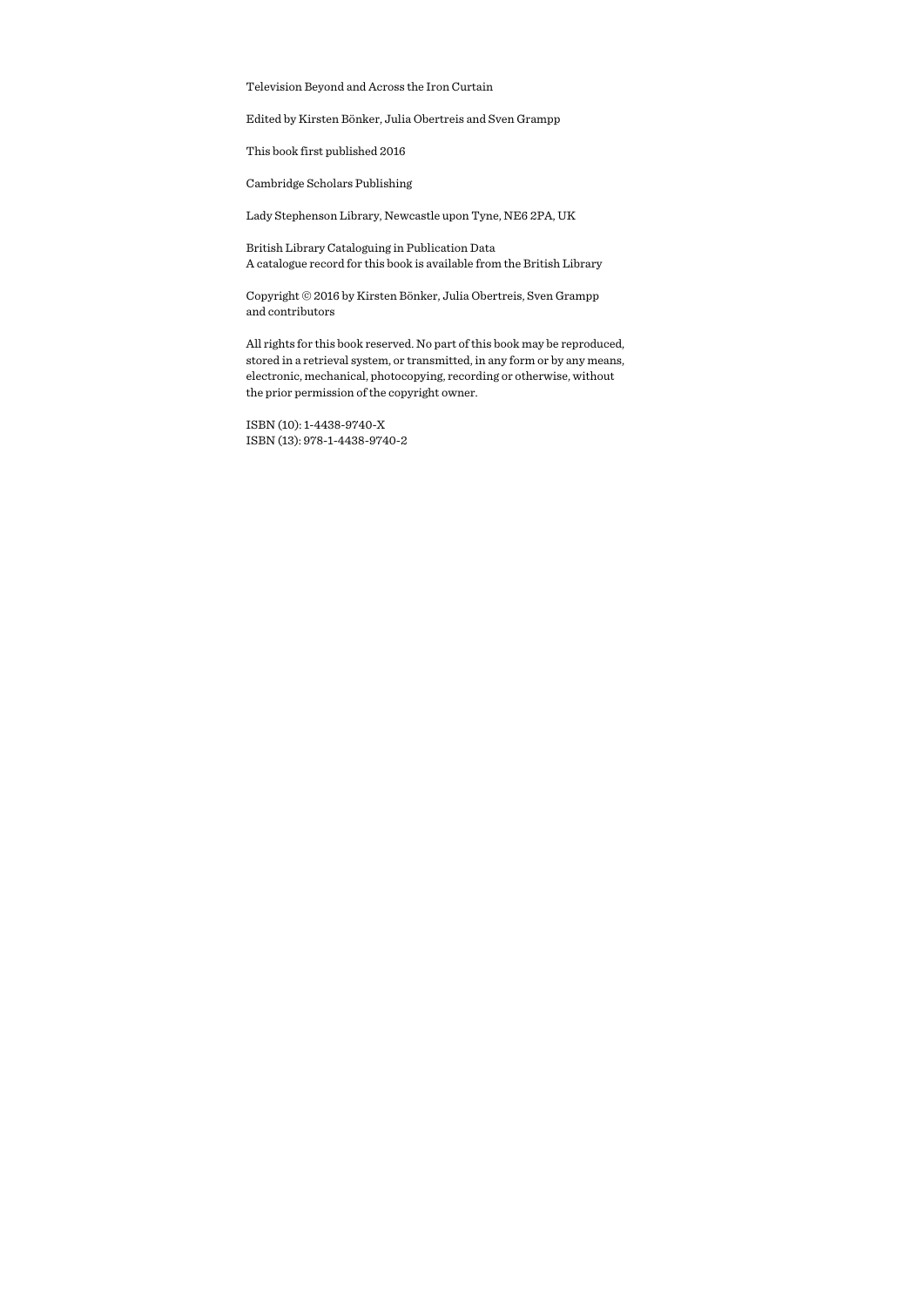# TABLE OF CONTENTS

| Kirsten Bönker and Julia Obertreis                                                                                                                                          |
|-----------------------------------------------------------------------------------------------------------------------------------------------------------------------------|
| <b>I. Transnational Perspectives and Media Events</b>                                                                                                                       |
| $\overline{2}$<br>Looking East-Watching West? On the Asymmetrical Interdependencies<br>of Cold War European Communication Spaces<br>Andreas Fickers                         |
| 25<br>Campaigning Against West Germany: East German Television Coverage<br>of the Eichmann Trial<br>Judith Keilbach                                                         |
| Watching Television, Picturing Outer Space and Observing the Observer<br>Beyond: The First Manned Moon Landing as Seen on East and West<br>German Television<br>Sven Grampp |
| II. Television and Popular Culture: Films and Serials                                                                                                                       |
| 96                                                                                                                                                                          |
| Between Crossbow and Ball Gown, East and West: Class and Gender                                                                                                             |

in the Cult Film *Three Wishes for Cinderella* (*Tři Oříšky Pro Popelku/ Drei Haselnüsse für Aschenbrödel*) Hannah Mueller

Chapter Five ............................................................................................ 124 The Socialist Family Sitcom: Theatre at Home (Socialist Federal Republic of Yugoslavia 1972–Republic of Serbia 2007) Nevena Daković and Aleksandra Milovanović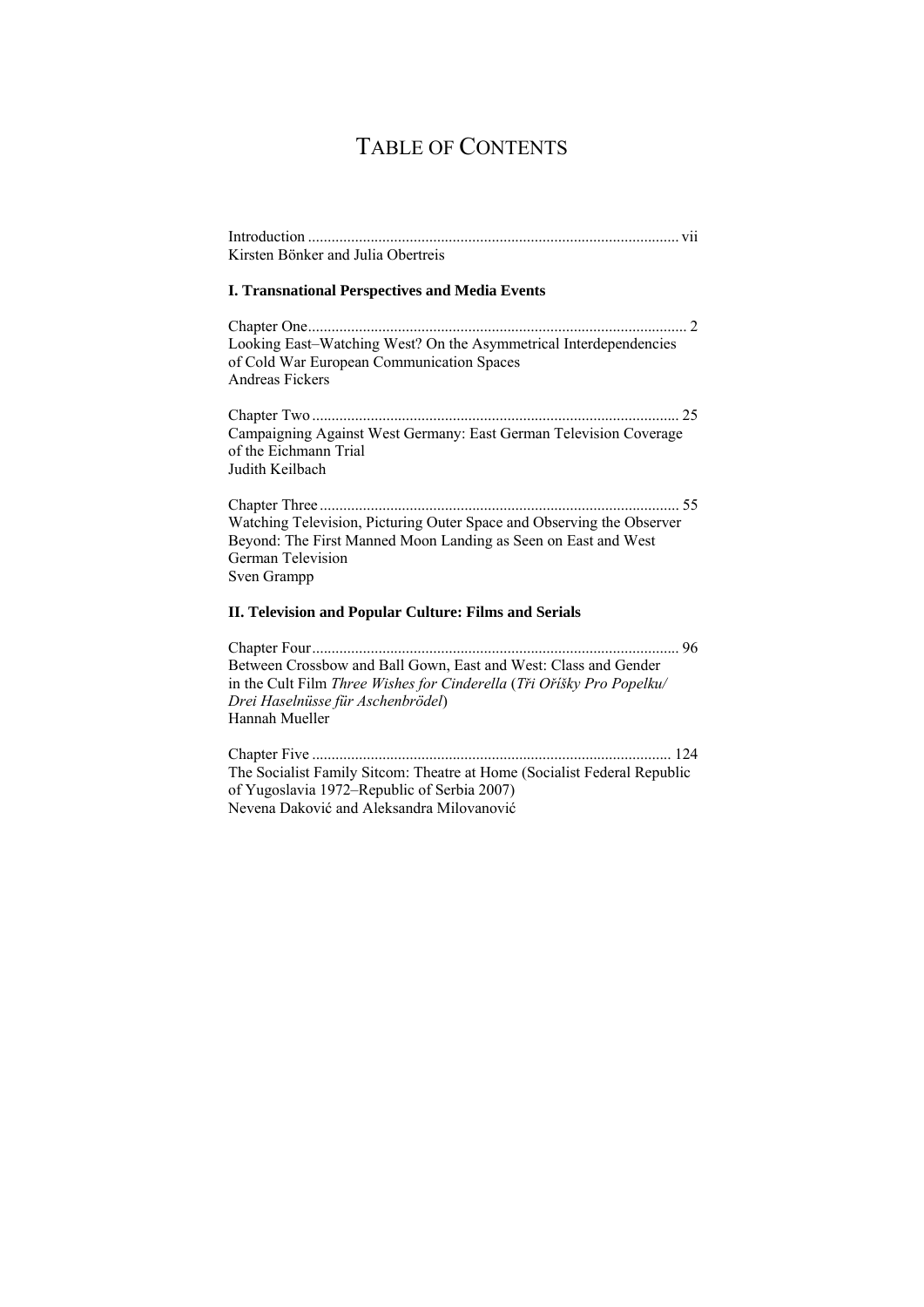vi Table of Contents

Chapter Six .............................................................................................. 148 Conceptualizing Class and the Nuclear Family when *All Men are Bastards*: Dmitrii Fiks' *The Balzac Age* Theodora Trimble

Chapter Seven .......................................................................................... 163 Rashid Nugmanov's Film *Igla* (*The Needle*): 'Televisionised' Cinema? Maria Zhukova

### **III. Television and the Transgressing of Language Borders**

Chapter Eight ........................................................................................... 196 TV as a Linguistic Issue in Yugoslavian Slovenia: A Brief Chronology from the 1960s to the 1980s Lucia Gaja Scuteri

Chapter Nine ............................................................................................ 227 "Magic Apparatus" and "Window to the Foreign World"? The Impact of Television and Foreign Broadcasts on Society and State-Society Relations in Socialist Albania Idrit Idrizi

### **IV. The Future of Television beyond the Iron Curtain**

Chapter Ten ............................................................................................. 258 Fragments and Milliseconds: Afterthoughts on Television Beyond the Iron Curtain James Schwoch

|--|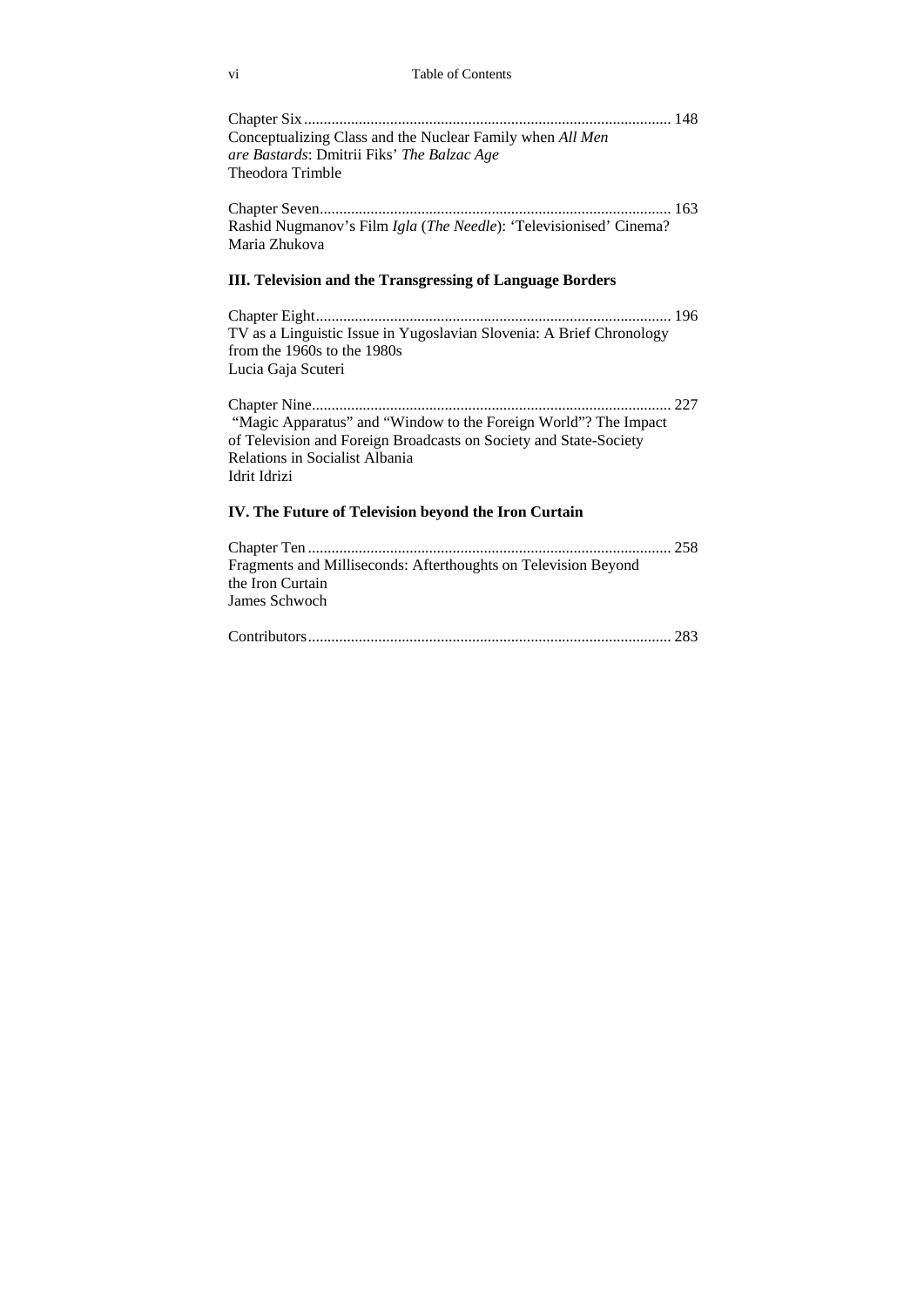# INTRODUCTION<sup>1</sup>

# KIRSTEN BÖNKER AND JULIA OBERTREIS

"This, Mr. Khrushchev, is one of the most advanced developments in communications that we have, at least in our country. It is color television, of course. It is, as you will see, […] one of the best means of communication that has been developed. And I can only say that if this competition which you have described so effectively, in which you plan to outstrip us, and particularly in the production of consumer goods, if this competition is to do the best for both of our peoples and for people everywhere, there must be a free exchange of ideas. There are some instances where you may be ahead of us, for example in the development of the thrust of your rockets for the investigation of outer space. There may be some instances, for example, color television, where we're ahead of you."<sup>2</sup>

This was at the beginning of a heated exchange between Soviet Premier Nikita S. Khrushchev and US Vice President Richard Nixon that took place in July 1959. The so-called "kitchen debate" on the occasion of the opening of an American trade exhibition in Moscow has since become a famous episode of Cold War diplomacy. It publicly promoted the peaceful competition between the Cold War power blocs in the field of consumer goods and interiors for the first time. In front of TV cameras Nixon and Khrushchev engaged in a witty verbal exchange about whose

 1 This volume is the outcome of an international conference that took place in Erlangen in December 2013. We are very grateful to our co-convener and co-editor Sven Grampp (Erlangen) for his thoughts, ideas, advice, and especially for his contribution to this book. We would also like to thank the speakers and discussants who enriched the conference and certainly those who contributed to this volume. Further, we owe thanks to our student assistants, Diana Schwindt (Bielefeld) and Jakob Rauschenbach (Erlangen), for revising the articles and preparing the printing pattern. Last but not least, we are happy that Catherine Marshall helped us so much with her very careful and excellent proofreading of this volume.

<sup>&</sup>lt;sup>2</sup> https://www.youtube.com/watch?v=z6RLCw1OZFw,  $0:20 - 1:32$  min., accessed November 03, 2015. For a transcript see

http://www.TeachingAmericanHistory.org/library/index.asp?documentprint=176, accessed November 03, 2015.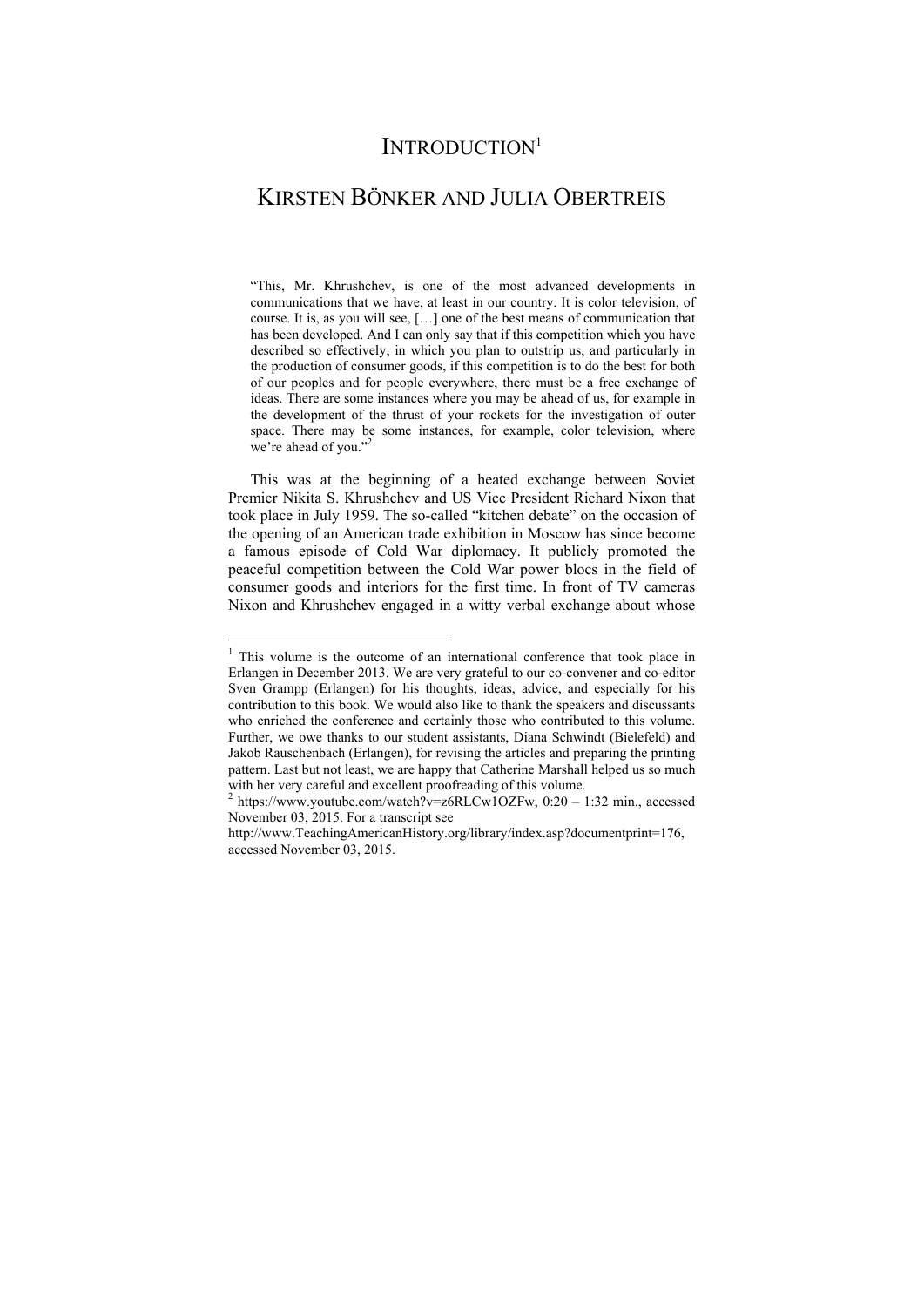country was more successful in providing labour-saving and recreational devices for ordinary people. Asked to describe his impressions of the exhibit, Khrushchev said that the Soviet Union would catch up with the United States in the coming seven years. $3$  As the quotation given above shows, Nixon responded to this challenge by presenting an American colour TV set as one of the latest technical achievements to affirm how far ahead of Russia his country's consumer industries were. As Nixon mentioned, the debate with the Soviet premier was recorded on colour videotape, produced by Ampex, one of the most advanced American companies in audio tape technology. Khrushchev, however, interrupted Nixon claiming that "in rockets we've left you behind, and also in this technology (he referred to colour television) we've outstripped you."4 Thus, Khrushchev himself deemed television as playing a major role and to be the benchmark of the peaceful coexistence of the two superpowers. As Western mass media widely covered the "kitchen summit"– newspapers published photographs of the exhibition and the meeting, American and Soviet television broadcast parts of the dispute between Nixon and Khrushchev–, the world's public was able to witness the significance ascribed to (colour) television from both sides. Henceforth, television was a prominent symbol of social, cultural, and technological progress in both East and West. It became the object of international negotiations and mutual observations.

## **The Rise of Television across the Iron Curtain: State of the Art, Research Perspectives and Questions**

This volume's concern is to provide more empirical ground to include socialist television into a European and global media history. It is not only the "ping-pong communication"<sup>5</sup> across the Iron Curtain that is an important point of interest, but the aim of this volume is also to

 3 Greg Castillo, *The Cold War on the Home Front. The Soft Power of Midcentury Design* (Minneapolis, London: University of Minnesota Press, 2010), X-XIII, XXII, 140, 160-169; William Safire, "The Cold War's Hot Kitchen," *New York Times*, July 23, 2009, accessed February 23, 2014,

http://www.nytimes.com/2009/07/24/opinion/24safire.html? $r=0$ .

 $4 \text{ https://www.voutube.com/watch?v=z6RLCw1OZFw, 1:33 - 1:45 min., accessed$ November 03, 2015.

<sup>&</sup>lt;sup>5</sup> Alexander Badenoch, Andreas Fickers, and Christian Henrich-Franke, "Airy Curtains in the European Ether: Introduction," in *Airy Curtains: European Broadcasting during the Cold War*, ed. Alexander Badenoch, Andreas Fickers, and Christian Henrich-Franke (Baden-Baden: Nomos-Verlag, 2013), 13-14.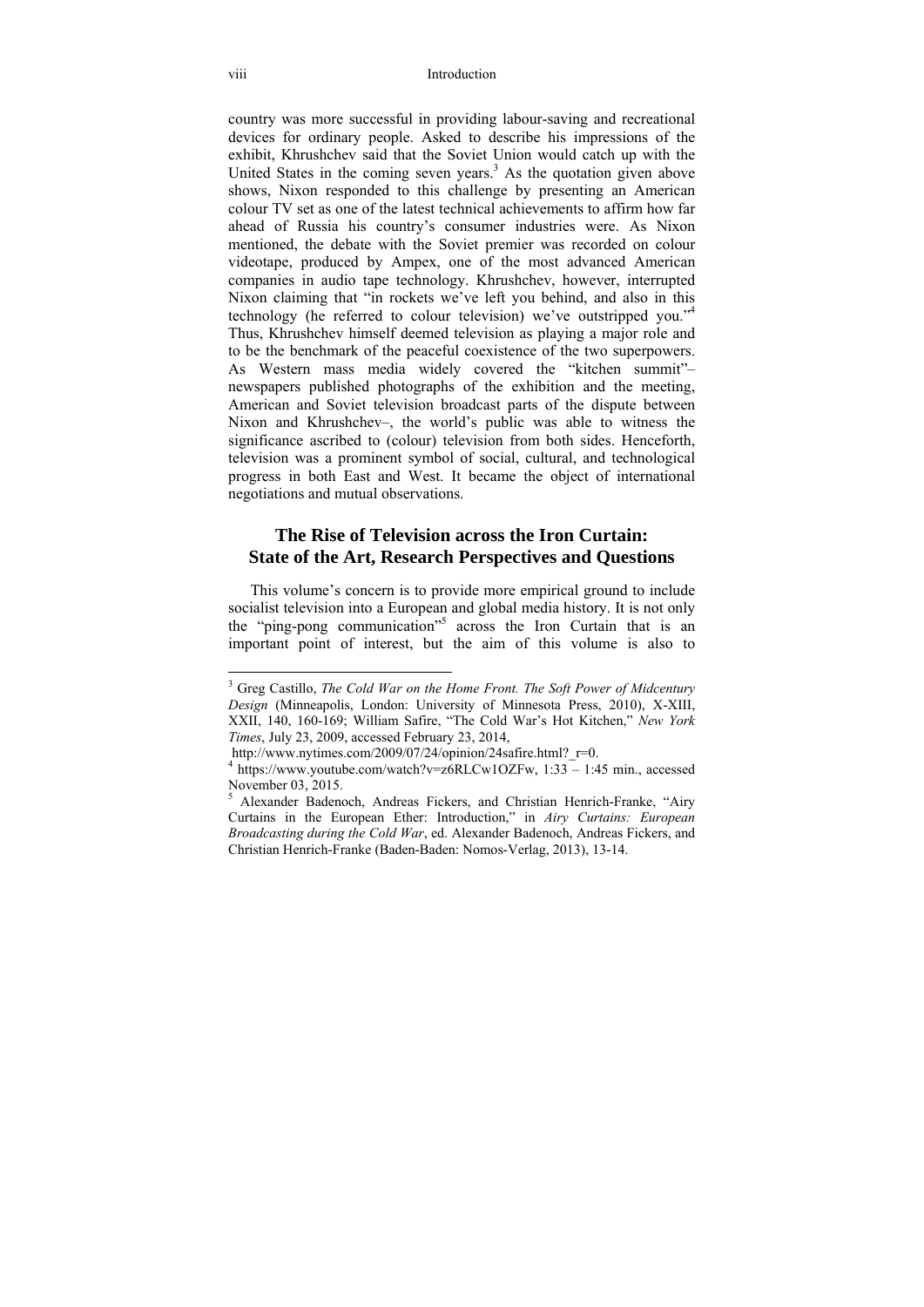complement the Western-dominated perspective on Cold War mass media with a specific focus on the spaces and actors of Eastern European communication.

It is striking that the rise of television as a mass medium took place in many Eastern and Western European countries at approximately the same time, starting in the mid-1950s. The changes television brought about were not only of technological, but also of societal nature. Television affected most people's daily life by transforming lifestyles and domestic material culture. People furnished, for example, their apartments with the new media technology, often placing the television set in the centre of their living rooms.<sup>6</sup> The most influential mass medium of the Cold War represented the specific consumerist life styles on both sides of the Iron Curtain–the American and the new socialist way of life.

Television also changed the public and private spheres. Contemporaries perceived that people were retreating from the politicised public sphere into 'their' private spheres, a process for which television became a symbol. Conceptualising private, private-public and public spheres, scholars have noticed a gradual expansion of the private sphere since the 1950s that was not least brought about by the construction of millions of apartment houses. Recent studies have questioned the traditional binary model and antagonistic demarcation of the public and the private. Instead, new contributions on the Soviet 1950s and 1960s have stressed the strong interconnectedness of the public and the private.<sup>7</sup> These obvious changes

<sup>6</sup> Kirsten Bönker, "'Muscovites are frankly wild about TV'. Freizeit und Fernsehkonsum in der späten Sowjetunion," in '*Entwickelter Sozialismus*' *in Osteuropa. Arbeit, Konsum und Öffentlichkeit*, ed. Nada Boškovska, Angelika Strobel, and Daniel Ursprung (Berlin: Duncker & Humblot, 2016), 173-210; Susan E. Reid, "The Meaning of Home: 'The only bit of the world you can have to yourself'," in Lewis H. Siegelbaum, ed., *Borders of Socialism. Private spheres of Soviet Russia* (New York: Palgrave Macmillan, 2006), 144–170, esp. 164; idem, "Cold War in the Kitchen: Gender and the De-Stalinization of Consumer Taste in the Soviet Union under Khrushchev," *Slavic Review*, 61, 2 (Summer 2002): 211– 252.

<sup>7</sup> Ingrid Oswald and Viktor Voronkov, "'Licht an, Licht aus!'. Öffentlichkeit in der (post-)sowjetischen Gesellschaft," in *Zwischen partei-staatlicher Selbstinszenierung und kirchlichen Gegenwelten. Sphären von Öffentlichkeit in Gesellschaften sowjetischen Typs*, ed. Gábor T. Rittersporn, Malte Rolf, and Jan C. Behrends (Frankfurt a. M.: Lang, 2003), 37-61. See also Reid, "The Meaning of Home"; Kirsten Bönker, "Depoliticalisation of the Private Life? Reflections on Private Practices and the Political in the Late Soviet Union," in Willibald Steinmetz, Ingrid Gilcher-Holtey, and Heinz-Gerhard Haupt, eds., *Writing Political History Today* (Frankfurt a.M.: Campus, 2013), 207–234; Juliane Fürst, "Friends in Private,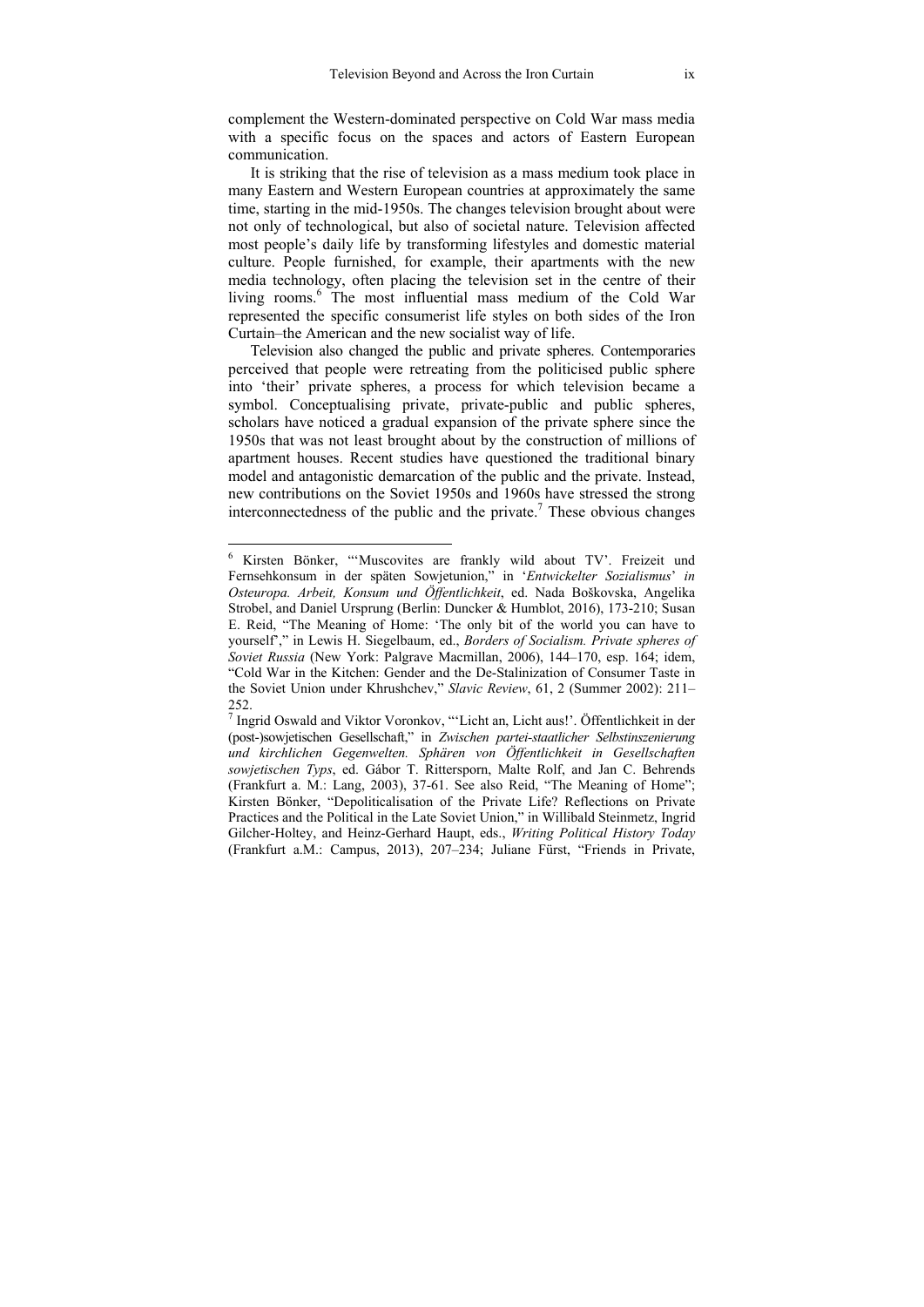#### x Introduction

in the functioning of the late socialist societies, in public and private communication practices and media consumption urge us to draw our attention to the communicative mechanisms that contributed to the sociopolitical stability of the socialist regimes–all these were processes in which television became deeply entangled as the rising key medium. $8$ 

However, mass media and especially television are seldom regarded in this context. This might come as a surprise, because Cold War American sociologists Alex Inkeles and Raymond Bauer observed in their study of Soviet public opinion in the 1950s that the "*nature of the Soviet Union is such that the communications behavior of citizens must be regarded as one of the dimensions of their relations with the regime.*" 9 This statement points to what we now understand as communication processes that have been conceptualised as subjects of both media studies and of history. The analysis of mass media, of communication structures and processes of negotiation including various kinds of actors, platforms, and communication channels, contribute to the history of public spheres and its different segments (*Teilöffentlichkeiten*) in socialist societies. While in general models of public spheres generated on the example of Western societies can be applied to socialist societies as well, there were obvious differences between them, including censorship, bans and taboos in the case of the latter $10$ 

Friends in Public: The Phenomenon of the Kompaniia Among Soviet Youth in the 1950s and 1960s," in *Borders of Socialism: Private Spheres of Soviet Russia*, ed. Lewis H. Siegelbaum (New York: Palgrave Macmillan, 2006), 229-249, esp. 244.

Alexei Yurchak, *Everything was forever, until it was no more: The last Soviet generation* (Princeton, NJ: Princeton University Press, 2006); Lewis H. Siegelbaum, Introduction, in *Borders of Socialism: Private Spheres of Soviet Russia*, ed. Lewis H. Siegelbaum (New York: Palgrave Macmillan, 2006), 1–21, esp. 3; Ekaterina Emeliantseva, "The Privilege of Seclusion: Consumption Strategies in the Closed City of Severodvinsk," in *Ab Imperio: Studies of New Imperial History and Nationalism in the Post-Soviet Space* (2011) 2: 238–259, esp. 238–244; Bren, Paulina. The Greengrocer and His TV: The Culture of Communism after the 1968 Prague Spring (Ithaca, NY: Cornell University Press, 2010); Mary Fulbrook, *The people's state: East German Society from Hitler to Honecker* (New Haven, CT: Yale University Press, 2005); Kirsten Bönker, "'Dear television workers…': TV consumption and Political Communication in the Late Soviet Union," in *Cahiers du monde russe* 56 (2015), 2-3: 371-399.

Alex Inkeles and R. Bauer, *The Soviet Citizen: Daily Life in a Totalitarian Society* (New York: Atheneum 1968), 165.<br><sup>10</sup> Jörg Requate, "Öffentlichkeit und Medien als Gegenstände historischer

Analyse," in *Geschichte und Gesellschaft* 25 (1999): 5-32; Michael Meyen, "Öffentlichkeit in der DDR. Ein theoretischer und empirischer Beitrag zu den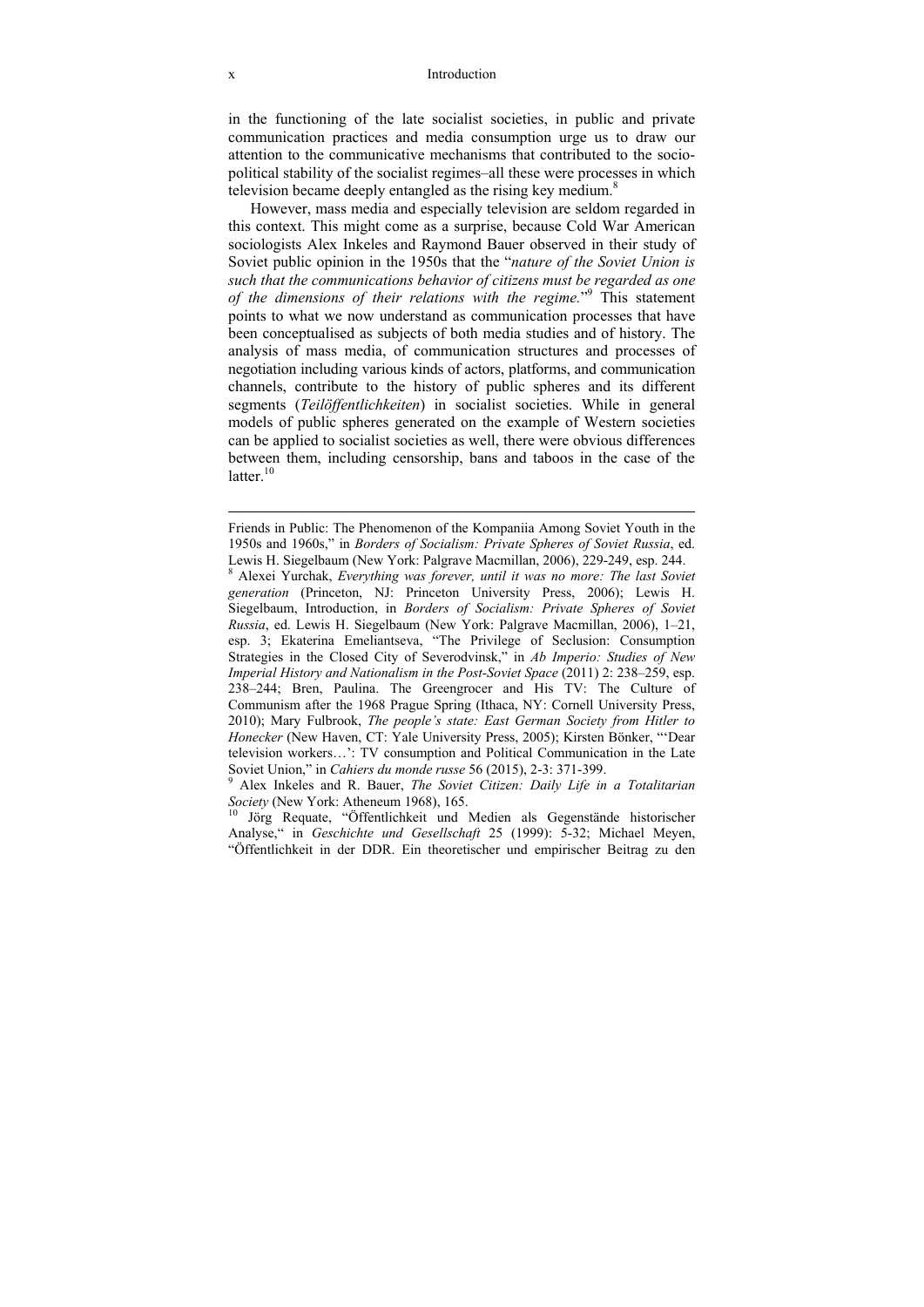Censorship was undoubtedly stronger and more invasive in socialist states than in democratic countries. Nonetheless, the etatist concept of government-related television channels in de Gaulle's France or similar ideas of restrictive media politics in the Federal Republic of Germany in the 1950s and 1960s suggest that bipolar models which contrast the "dictatorial" East with the "democratic" West are too undifferentiated and should at least be carefully refined.<sup>11</sup> They did, however, with a slight relaxation during the 1970s, more or less dominate research on mass media in socialist Europe at least until the early  $1990s$ <sup>12</sup>. The totalitarian approach is based on a dichotomous model of party-state versus population. Contemporary Western social and media scientists have made considerable efforts to explore especially the Soviet system of political communication during the Cold War that had been exported to the Eastern bloc states. These investigations highlighted the regime's monopoly on mass media, reducing them to seemingly persuasive propaganda channels. In the early Cold War, the press and the radio in particular were perceived as instruments of thought control and brainwashing.<sup>13</sup>

Kommunikationsstrukturen in Gesellschaften ohne Medienfreiheit," in: *Studies in Communication / Media (SCM)* 1 (2011): 3-69; Monica Rüthers, "Öffentlicher Raum und gesellschaftliche Utopie. Stadtplanung, Kommunikation und Inszenierung von Macht in der Sowjetunion am Beispiel Moskaus zwischen 1917 und 1964," in *Zwischen partei-staatlicher Selbstinszenierung und kirchlichen Gegenwelten. Sphären von Öffentlichkeit in Gesellschaften sowjetischen Typs*, ed. Gábor T. Rittersporn, Malte Rolf, and Jan C. Behrends (Frankfurt a. M.: Lang, 2003), 65-96; Julia Obertreis, *"*Massenmediale Öffentlichkeit, Unterhaltung und Politik: "Das Kabarett der älteren Herren (Kabaret Starszych Panów) im polnischen Fernsehen," in '*Entwickelter Sozialismus*' *in Osteuropa. Arbeit, Konsum und Öffentlichkeit*, ed. Nada Boškovska, Angelika Strobel, and Daniel Ursprung (Berlin: Duncker & Humblot, 2016), 143-171.<br><sup>11</sup> Jean-Pierre Esquenazi, "Télévision et espace public sous De Gaulle," in *Cahiers* 

 $\overline{a}$ 

*d'histoire. Revue d'histoire critique* 86 (2002): 49-61; Aude Vassallo, *La télévision*  sous de Gaulle. Le contrôle gouvernemental de l'information (1958/1969) (Bruxelles: De Boeck Supérieur, 2005); Meike Vogel, *Unruhe im Fernsehen. Protestbewegung und öffentlich-rechtliche Berichterstattung in den 1960er Jahren* (Göttingen: Wallstein Verlag, 2010), 39-47.

Mark Hopkins was one of the more leftist Anglophone social scientists who drew on the idea of convergence between the ideological systems with regard to communication and media mechanisms. Cf. Mark W. Hopkins, *Mass Media in the Soviet Union* (New York: Pegasus, 1970).<br><sup>13</sup> Gavle Durham Hollander, *Soviet Political Indoctrination: Developments in Mass* 

*Media and Propaganda since Stalin* (New York, Washington, London: Praeger, 1972); Alex Inkeles, *Public Opinion in Soviet Russia: A Study in Mass Persuasion* (Cambridge, MA: Harvard University Press 1950); Paul Roth, *Die kommandierte*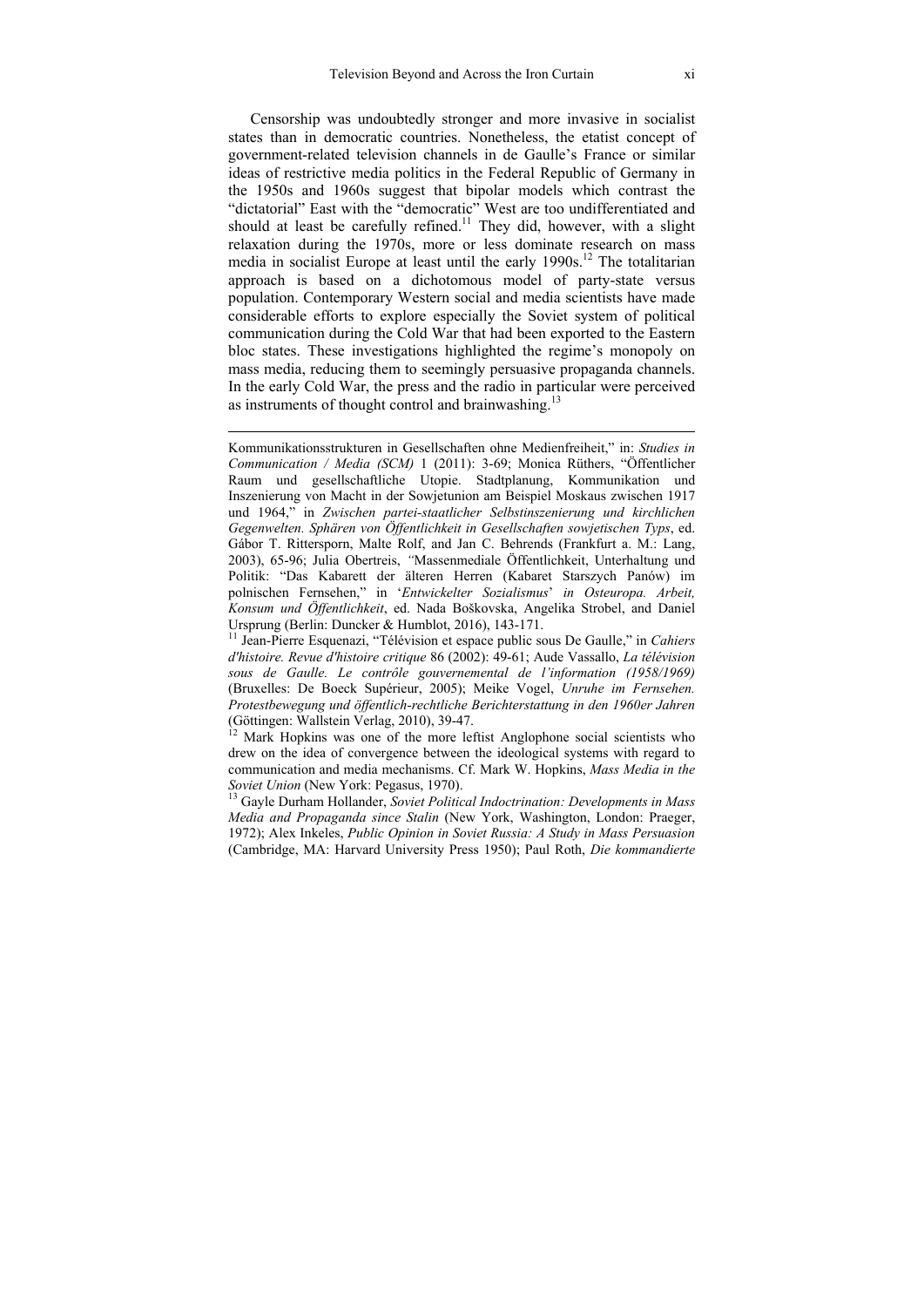#### xii Introduction

However, the extent to which social reality was conveyed and shaped by technical mass media was hardly less than in Western countries, and it grew in a similar way over the decades. This is why we need to integrate mass media and their consumption into models of Socialist societies and their public spheres, which are subdivided into segments, such as scientific, literary, artistic, political, religious etc. The parallels within Europe and across the Iron Curtain regarding the rapid spread of television towers, television sets, programme development etc. are still not as familiar to us as the better researched ideological differences in media politics. Similar enthusiasm and anxieties in the face of the new mass media could be observed in both Western democratic and Eastern state socialist countries.<sup>14</sup> Across the boundaries of the Iron Curtain, those in power regarded television as a symbol of modernity and a rising living standard for ordinary people. The renowned media sociologist Boris Firsov spoke of an 'e*xpansion'* of TV sets during the 1960s, a time in which the TV programme was steadily expanding.<sup>15</sup> Party leaders who– much like Western politicians–had kept a distance from the new medium during the 1950s and early 1960s gradually realised the propaganda potential of television, as Kristin Roth-Ey convincingly argues.<sup>16</sup> After the mid-1960s communist party members viewed the new medium as an opportunity to bring 'culture' to every home, to educate the 'new man' and to demonstrate technical progress in the competition with the West.

With regard to the mass media of the Eastern bloc and the post-Stalinist Soviet Union, Western historiography, media and cultural studies initially concentrated on the relatively easily accessible periodical press, newspapers and journals, while television has been rarely investigated.<sup>17</sup>

*öffentliche Meinung. Sowjetische Medienpolitik* (Stuttgart: Seewald 1982); with regard to the GDR rather exemplary for a strict sender-receiver model: Gunter Holzweißig, *Zensur ohne Zensor. Die SED-Informationsdiktatur* (Bonn: Bouvier Verlag, 1997); idem, *Die schärfste Waffe der Partei. Eine Mediengeschichte der DDR* (Köln, Weimar, Wien: Böhlau Verlag, 2002).<br><sup>14</sup> With regard to cultural-critical attitudes towards the new medium of television in

the Soviet Union see Kirsten Bönker, "Das sowjetische Fernsehen und die Neujustierung kultureller Grenzen," in Igor Narskij ed., *Kultur für das Volk*, Berlin/Boston: De Gruyter Oldenbourg, 2016 (forthcoming).<br><sup>15</sup> Boris Firsov, *Televidenie glazami sotsiologa* (Moscow: Iskusstvo, 1971), 105.

<sup>&</sup>lt;sup>16</sup> Roth-Ey, *Moscow*, 208–222.<br><sup>17</sup> Thomas C. Wolfe, *Governing Socialist Journalism: The Press and the Socialist* 

*Person after Stalin* (Bloomington: Indiana University Press, 2005); Ludmila Pöppel, *The Rhetoric of Pravda Editorials: A Diachronic Study of a Political Genre* (Stockholm: Stockholm University Press, 2007); Nikolaus Heidorn, *Das Westdeutschlandbild in der Pravda: die Darstellung der Bundesrepublik*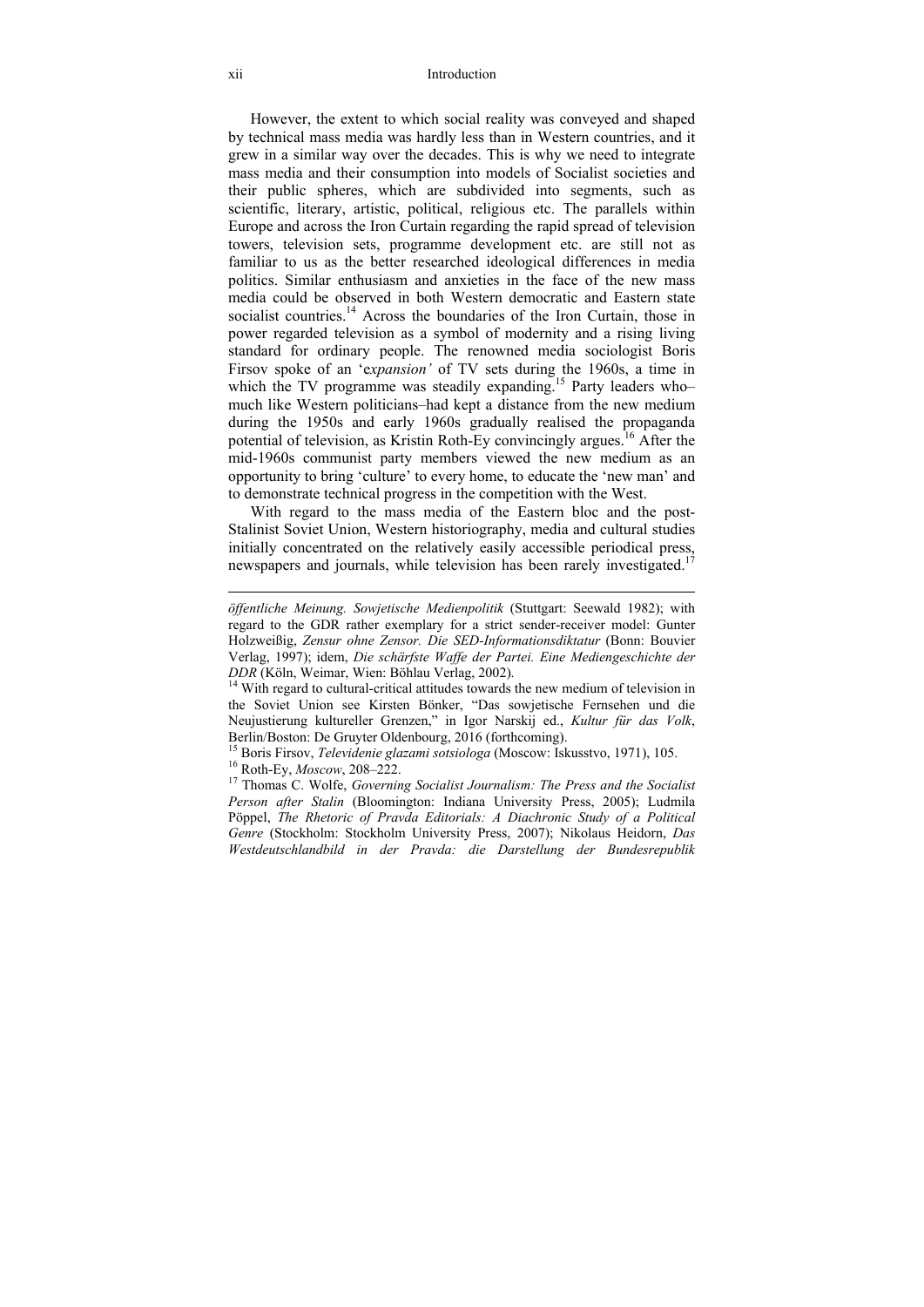Historians and media scholars using historical methods long ignored the socio-political and cultural impact of television on socialist countries in Eastern Europe. Here as well, the major exception to this general trend is the television of the GDR, which has already been broadly explored with regard to its technical infrastructure, programming, development of genres, the communication with the audience, audience tastes and uses of the medium, censorship and journalism etc.<sup>18</sup> In many of these respects, GDR television is the most thoroughly researched of the socialist states so far. Scholars focusing on the GDR, however, definitely benefit from wellorganised archives. The archives offer a wide variety of written documents and a paradise of digital records in the *Deutsches Rundfunkarchiv* (DRA) in Potsdam. Contributions to GDR television history can serve as examples for research on other countries. Unfortunately, language skills often seem to prevent this, at least Anglophone research literature usually neglects the relevant German research.<sup>19</sup>

Although international media history is a growing field reaching beyond the GDR for about a decade now, many–including German– historians have long been and still are reluctant to include mass media and popular culture into broader research perspectives of socio-political history. However, we are witnessing a new scientific trend at the moment. For some time now state socialist television other than the East German case has captured rapidly growing attention in the fields of history and historically working media studies. This proliferation has already led to the

*Deutschland und West-Berlins in der sowjetischen Presse* (Hamburg: Kovač, 1993); John Murray, *The Russian Press from Brezhnev to Yeltsin: Behind the Paper Curtain* (Aldershot: Elgar, 1994).<br><sup>18</sup> To mention just a few studies from the broad field: Michael Meyen, *Einschalten*,

*Umschalten, Ausschalten? Das Fernsehen im DDR-Alltag* (Leipzig: Leipziger Universitätsverlag, 2003); Heather Gumbert, *Envisioning Socialism: Television and the Cold War in the German Democratic Republic* (Ann Arbor: University of Michigan Press, 2014); Uwe Breitenborn, *Wie lachte der Bär? Systematik, Funktionalität und thematische Segmentierung von unterhaltenden nonfiktionalen Programmformen im Deutschen Fernsehfunk bis 1969* (Berlin: Weißensee Verlag, 2003); Claudia Dittmar, *Feindliches Fernsehen: Das DDR-Fernsehen und seine Strategien im Umgang mit dem westdeutschen Fernsehen* (Bielefeld: Transcript, 2010); Claudia Dittmar and Susanne Vollberg (eds.), *Zwischen Experiment und Etablierung. Die Programmentwicklung des DDR-Fernsehens 1958 bis 1963* (Leipzig: Leipziger Universitätsverlag, 2007); idem eds., *Alternativen im DDR-Fernsehen? Die Programmentwicklung 1981 bis 1985* (Leipzig: Leipziger Universitätsverlag, 2005).

<sup>&</sup>lt;sup>19</sup> Heather Gumbert's book *Envisioning Socialism* is in this respect a very welcome exception to the rule.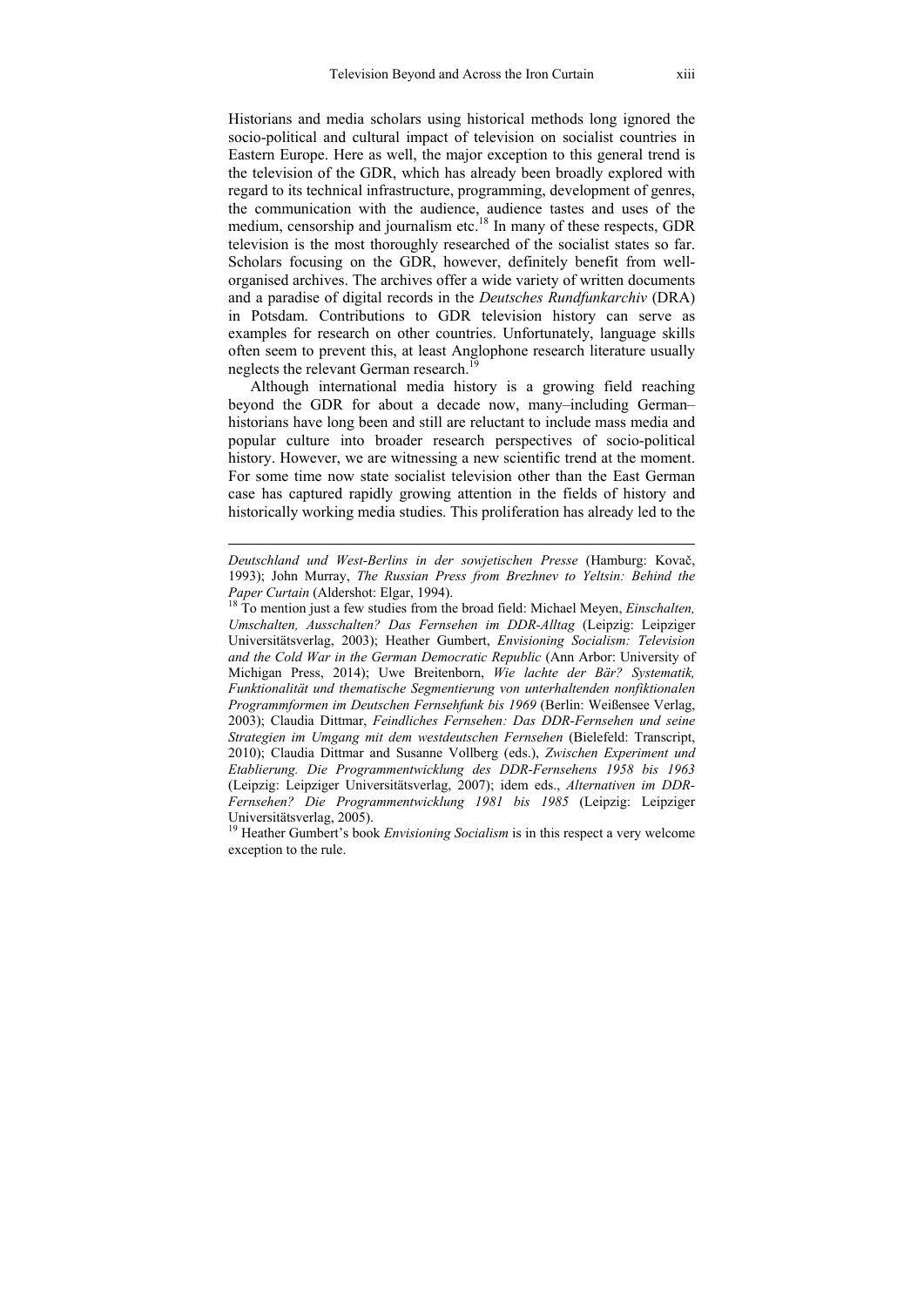publication of some edited volumes containing empirical and conceptual contributions.<sup>20</sup> Particular mention should be made of new and thrilling results for several countries: the CSSR, <sup>21</sup> Poland, <sup>22</sup> Romania, <sup>23</sup> Yugoslavia<sup>24</sup> and the Soviet Union  $25$ 

Drawing on cultural studies and interdisciplinary approaches, recent research analyses structures and strategies of programming, addresses media contents, the flow and seriality of television, the development of genres and aesthetic forms as well as gender aspects. Thus, the shaping role of television within the field of entertainment and popular culture has become evident. Additionally, scholars discuss its relation to ideology and

<sup>20</sup> Badenoch, Fickers, Franke, *Airy Curtains;* Aniko Imre, Timothy Havens and Katalin Lustyk eds., *Popular Television in Eastern Europe During and Since Socialism* (Abingdon, New York: Routledge, 2012); idem, "Audience history as a history of ideas: Towards a transnational history," in *European Journal of Communication* 30 (2015). 1: 22–35.

<sup>&</sup>lt;sup>21</sup> Bren, *The Greengrocer;* Irena Reifová, "A study in the history of meaningmaking: Watching socialist television serials in the former Czechoslovakia," in *European Journal of Communication* 30 (2015), 1: 79-94.<br><sup>22</sup> Patryk Wasiak, "The Great Époque of the Consumption of Imported Broadcasts:

West European Television Channels and Polish Audiences during the System Transition," in *VIEW Journal of European Television History and Culture* 3 (2014) 5: 68-68; Michael Zok, *Die Darstellung der Judenvernichtung in Film, Fernsehen und politischer Publizistik der Volksrepublik Polen 1968-1989* (Marburg: Verlag Herder-Institut, 2015); idem, "Das polnische Fernsehen in den 1980 Jahren. Polska Telewizja als Gegenstand und Austragungsort politischer Konflikte," in *Rundfunk und Geschichte* 39 (2013), 3-4: 25-34.<br><sup>23</sup> Dana Mustata, "The Revolution Has Been Televised...": Television as

Historical Agent in the Romanian Revolution," in *Journal of Modern European* 

<sup>&</sup>lt;sup>24</sup> Sabina Mihelj, "Negotiating Cold War Culture at the Crossroads of East and West: Uplifting the Working People, Entertaining the Masses, Cultivating the Nation," in *Comparative Studies in Society and History* 53 (2011), 3: 509–539; idem, "The Politics of Privatization: Television Entertainment and the Yugoslav Sixties," in *The Socialist Sixties: Crossing Borders in the Second World*, ed. Anne E. Gorsuch and Diane P. Koenker (Bloomington, IN: Indiana University Press, 2013), 251-267.

<sup>&</sup>lt;sup>25</sup> Christine Evans, "The 'Soviet Way of Life' as a Way of Feeling: Emotion and Influence on Soviet Central Television in the Brezhnev Era," in *Cahiers du monde russe* 56 (2015) 2: 543-569; idem, *Between Truth and Time: A History of Soviet Central Television* (New Haven: Yale University Press, 2016); Kristin Roth-Ey, *Moscow Prime Time: How the Soviet Union Built the Media Empire that Lost the Cultural Cold War* (Ithaca: Cornell University Press, 2011); Bönker, "'Muscovites'"; idem, "'Dear television workers...'"; idem., "Das sowjetische Fernsehen".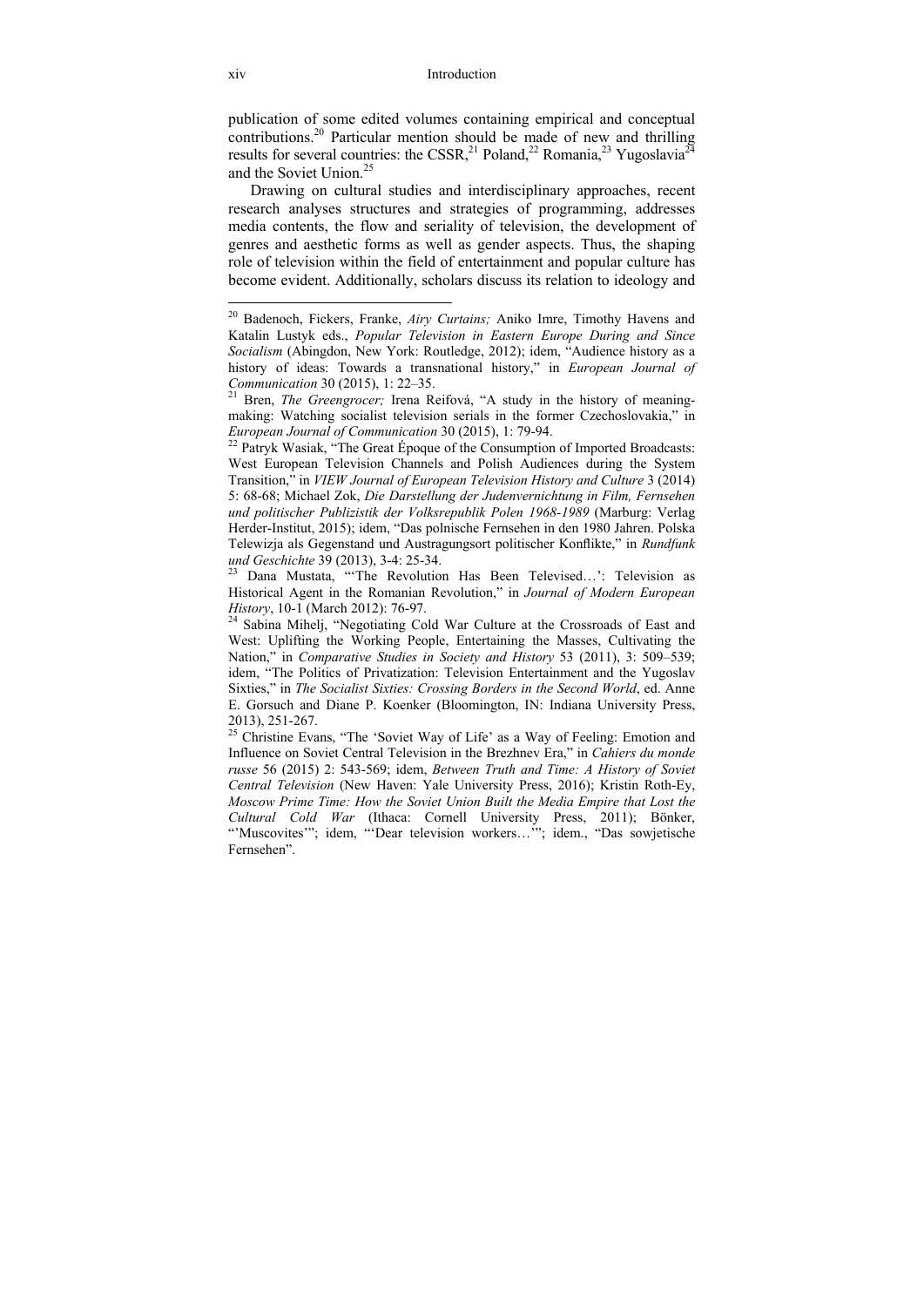the political system. Viewers no longer appear as mere passive receivers, but rather as active participants in communication processes voicing their preferences. In general, recent research supposes the production and consumption of TV programmes as being negotiated between media producers, viewers, state institutions and the regime.<sup>26</sup>

The new approaches have already borne fruit in the broader context of recent research on the period of "developed socialism". It is interested in the stability and instability of the late socialist regimes and focuses on the societal processes and practices. Consumerism, leisure time activities, tourism, and sports in state socialist societies have become very productive fields of research.<sup>27</sup> They bring to light complex relations and negotiations between state policies, activities of mass organisations, individual and group practices. Well-known contributions to socialist popular culture have posed the question how Western influences and the "imagined West" were perceived and adapted in socialist societies.<sup>28</sup> Obviously, a strict juxtaposition between Western influences and the validity of socialist values cannot be stated. Rather, the adoption of elements of Western culture was able to easily coexist with established norms and power structures. This is an important insight for television studies as well: the consumption of Western films, of foreign radio stations like *Radio Free* 

<sup>26</sup> Cf. for example Meyen, *Einschalten, Umschalten, Ausschalten?*; Mihelj, "Negotiating Cold War Culture at the Crossroads of East and West"; Bren, *The Greengrocer*; Roth-Ey, *Moscow Prime Time*; Evans, *Between Truth and Time*; Bönker, "'Dear television workers…'".

<sup>&</sup>lt;sup>27</sup> Cf. recently Nada Boškovska, Angelika Strobel, and Daniel Ursprung eds., '*Entwickelter Sozialismus' in Osteuropa. Arbeit, Konsum und Öffentlichkeit* (Berlin: Duncker & Humblot, 2016); Luminita Gatejel, *Warten, hoffen und endlich fahren. Auto und Sozialismus in der Sowjetunion, in Rumänien und der DDR (1956-1989/91)* (Frankfurt/New York: Campus, 2014); Anne E. Gorsuch and Diane P. Koenker eds., *The Socialist Sixties: Crossing Borders in the Second World* (Bloomington, IN: Indiana University Press, 2013); Natalya Chernyshova, *Soviet Consumer Culture in the Brezhnev Era* (London, New York: Routledge, 2013); Milena Veenis, *Material Fantasies. Expectations of the Western Consumer World among East Germans* (Amsterdam: Amsterdam University Press, 2012); David Crowley and Susan E. Reid eds., *Pleasures in Socialism: Leisure and Luxury in the Eastern Bloc* (Evanston/Ill.: Northwestern University Press, 2010); Patrick Hyder Patterson, *Bought and Sold: Living and Losing the Good Life in Socialist Yugoslavia* (Ithaca, New York: Cornell University Press, 2011); Breda Luthar and Maruša Pušnik eds., *Remembering Utopia: The Culture of Everyday Life in Socialist Yugoslavia* (Washington, D.C.: New Academia Publishing, 2010). 28 Yurchak, *Everything was forever*; Sergei I. Zhuk, *Rock and Roll in the Rocket* 

*City: The West, Identity, and Ideology in Soviet Dnipropetrovsk, 1960–1985* (Baltimore: Johns Hopkins University Press, 2010).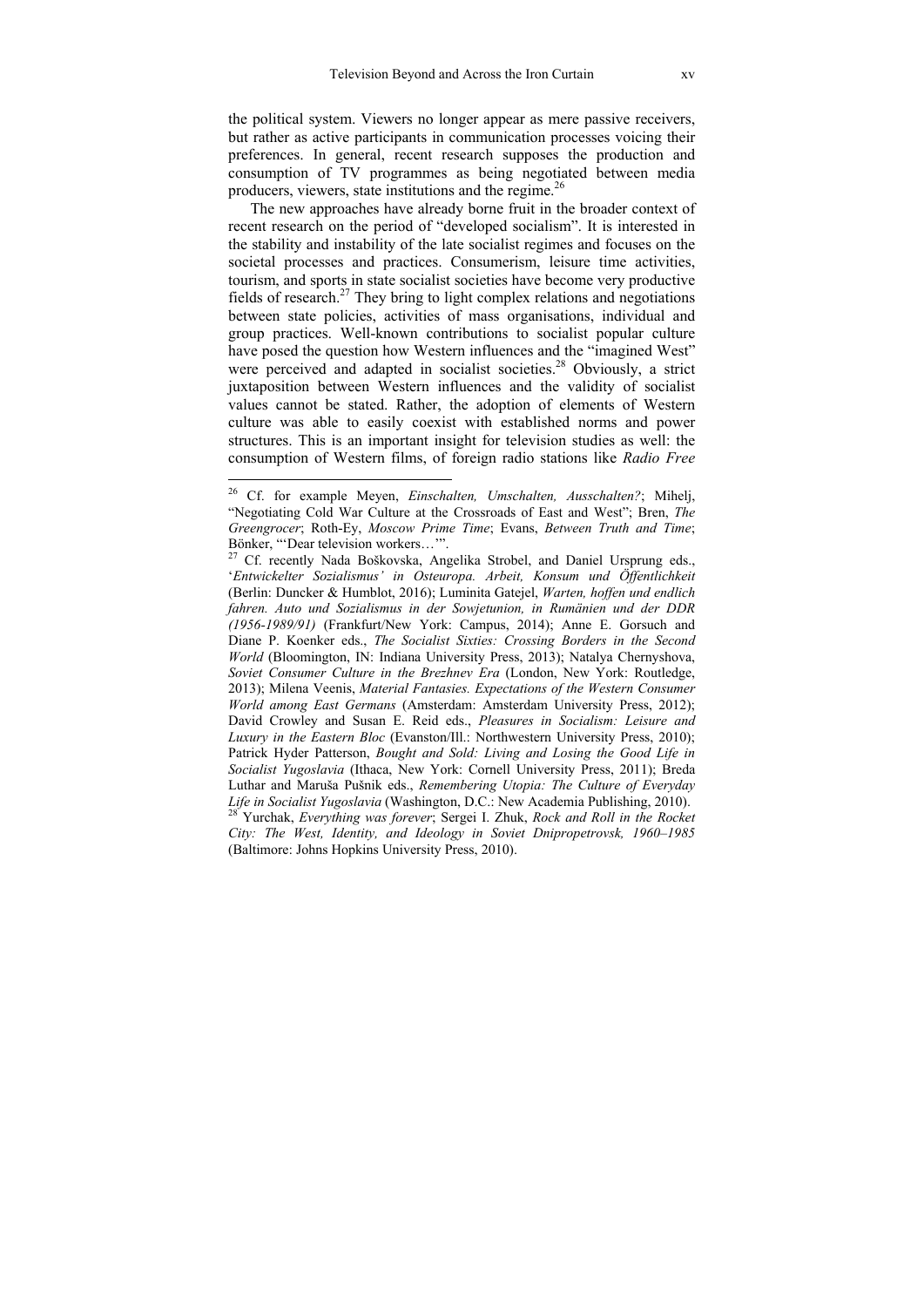#### xvi Introduction

*Europe* or *BBC World*, and of television programmes did not automatically lead to a rejection of socialist culture or the socialist system of governance.<sup>29</sup> However, the question remains in which ways television contributed to the decomposition of socialist rule–as a medium perceived as state-controlled coming under fire especially during the 1980s, or as a medium providing critical information accelerating tendencies of erosion.<sup>30</sup>

After the fall of the Iron Curtain, media and social scientists directed their attention to the post-socialist changes in communication, staging of power and the democratisation processes in which mass media played a crucial role.<sup>31</sup> Thereby, post-socialist television, the restructuring of ownership, political influence and changes within the profession of journalists have gained explicit research interest.<sup>32</sup>

We are now aware that television triggered new practices of consumption and media production, of communication and exchange. Recent research has painted an initial picture of how television promoted new technical infrastructures, developments, and institutions. The new studies of television history have also indicated that Cold War television potentially became deeply entangled in cross-border interactions and international collaborations. A few studies have already established how

<sup>&</sup>lt;sup>29</sup> Cf. concerning the GDR: Michael Meyen, "Haben die Westmedien die DDR stabilisiert? Zur Unterhaltungsfunktion bundesdeutscher Rundfunkangebote," in *SPIEL* 20 (2001) 1: 117-133; concerning the Soviet Union: Bönker, "'Muscovites"', 199-201.

<sup>&</sup>lt;sup>30</sup> James Dingley, "Soviet Television and Glasnost'," in: Julian Graffy and Geoffrey Hosking eds., *Culture and the media in the USSR today* (London/New York: St. Martin's Press 1989), 6-25. Cf. also: Ellen Mickiewicz, *Split Signals:* 

*Television and Politics in the Soviet Union* (New York/Oxford: Oxford UP, 1988). 31 John Downey and Sabina Mihelj eds., *Central and Eastern European Media in Comparative Perspective: Politics, Economy and Culture* (Farnham/Surrey, Burlington: Ashgate, 2012); as an earlier overview on Eastern Europe see: Barbara Thomaß and Michaela Tzankoff eds., *Medien und Transformation in Osteuropa* (Wiesbaden: Westdeutscher Verlag, 2001). On Russia see: Julie A. Cassiday and Emily D. Johnson, "Putin, Putiniana and the Question of a Post-Soviet Cult of Personality," in *The Slavonic and East European Review* 88 (2010): 681-707; Kaarle Nordenstreng, Elena Vartanova, and Yassen Zassoursky eds., *Russian* 

<sup>&</sup>lt;sup>32</sup> Cf. for example: Stephen Hutchings and Natalia Rulyova eds., *Television and Culture in Putin's Russia: Remote Control* (London, New York: Routledge, 2009); Ellen Mickiewicz, "Excavating Concealed Tradeoffs: How Russians Watch the News," in *Political Communication* 22 (2005), 3: 355-380; Sarah Oates, "The Neo-Soviet Model of the Media," in *Europe-Asia Studies*, 59 (2007), 8: 1279- 1297.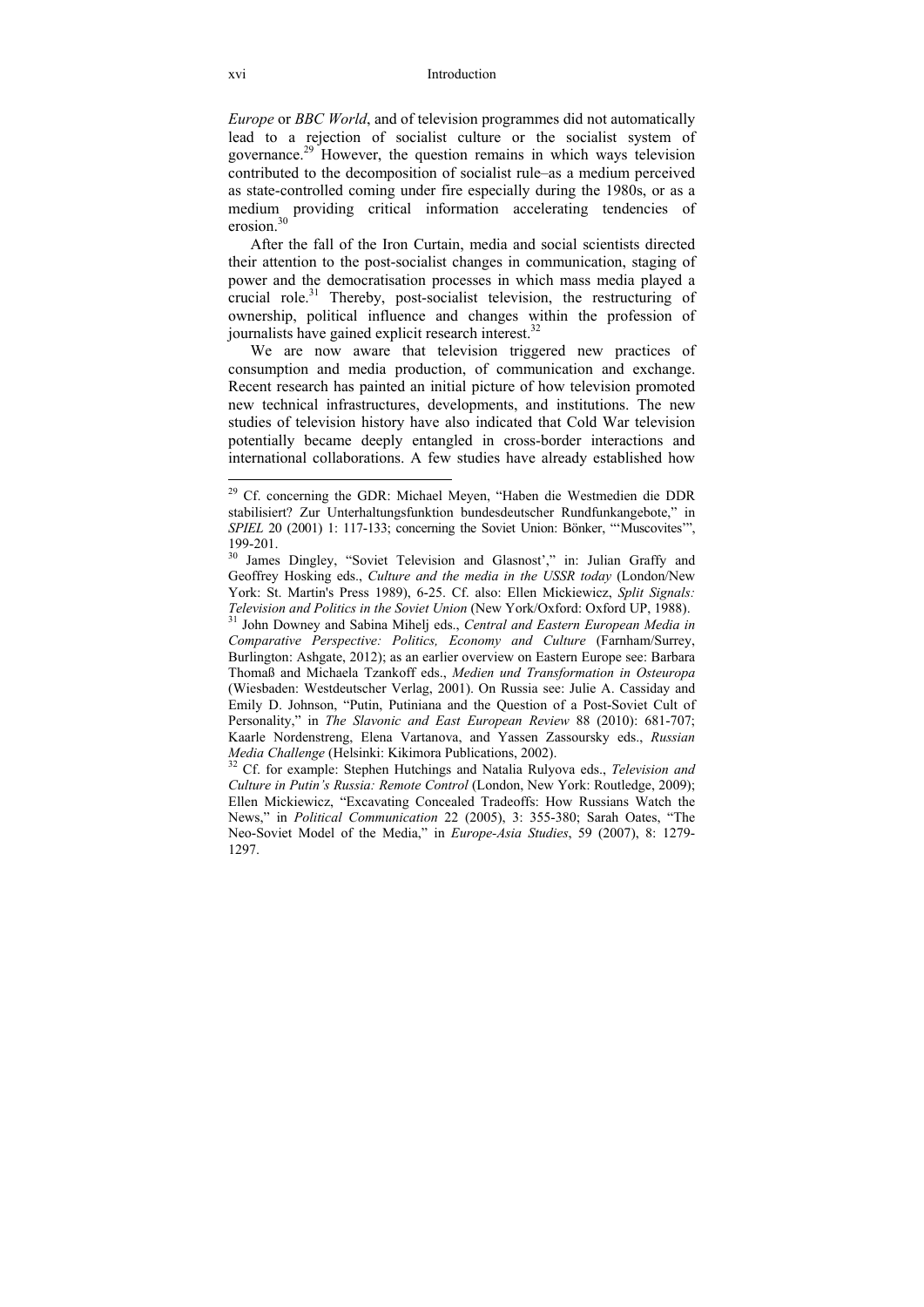these entanglements and interdependencies were shaped by institutional actors like the national television services, the international broadcasting agencies *European Broadcasting Union* (EBU) and *Organisation Internationale de Radiodiffusion et de Télévision* (OIRT), or private companies selling television sets.<sup>33</sup> Television stations further set up direct cooperation across the Iron Curtain. Helena Srubar has, for example, explored collaborative television productions of the *Westdeutscher Rundfunk* (WDR, West German Broadcasting) and the Czechoslovak television. They co-produced children's programmes like "Pan Tau", which became very popular in both East and West. This cooperation has to be seen against the background of the West German "new eastern policy" (neue Ostpolitik), that opened up new spaces for convergence across the Iron Curtain. It also reflected an anti-American stance and a tendency towards a critique of capitalism among leftist programme makers in West Germany, who had a stronghold in the WDR.<sup>34</sup>

The cooperation across the Iron Curtain and the already mentioned fundamental East-West parallels in spread, significance and social implications of television practices challenge us to ask to what extent the Cold War media culture was a shared one. Prisms of a shared media culture were big media events broadcast all over the world, such as the first one, the coronation of Oueen Elizabeth II in 1953.<sup>35</sup>

<sup>&</sup>lt;sup>33</sup> Cf. the chapter of Andreas Fickers in this volume; Christian Henrich-Franke, Regina Immel, "Making Holes into the Iron Curtain? – The Television Programme Exchange across the Iron Curtain in the 1960s and 1970s," in *Airy Curtains: European Broadcasting During the Cold War*, ed. Alexander Badenoch, Andreas Fickers, and Christian Henrich-Franke (Baden-Baden: Nomos-Verlag, 2013), 183- 219; Heather Gumbert, "Exploring Transnational Media Exchange in the 1960s," in *VIEW Journal of European Television History and Culture* 3 (2014) 5: 50-59; Thomas Beutelschmidt and Richard Oehmig, "Connected Enemies?: Programming Transfer Between East and West During the Cold War and the Example of East German Television," in *VIEW Journal of European Television History and Culture* 3 (2014) 5: 60-67; Thomas Beutelschmidt, Richard Oehmig and Yulia Yurtaeva, "Grenzüberschreitungen. Internationaler Programmtransfer als transkulturelle Kommunikation zwischen West- und Osteuropa am Beispiel des DDR-<br>Fernsehens," in Rundfunk und Geschichte 39 (2013), 3-4: 73-82.

<sup>&</sup>lt;sup>34</sup> Helena Srubar, *Ambivalenzen des Populären. Pan Tau und Co. zwischen Ost und West* (Konstanz: UVK, 2008), 366-367. On the WDR cf. Christina von Hodenberg, *Konsens und Krise. Eine Geschichte der westdeutschen Medienöffentlichkeit 1945- <sup>1973</sup>* (Göttingen: Wallstein Verlag, 2006). 35 Henrik Örnebring, "Writing the history of television audiences: the case of the

Coronation of Queen Elizabeth II in 1953," in *Re-viewing Television History:*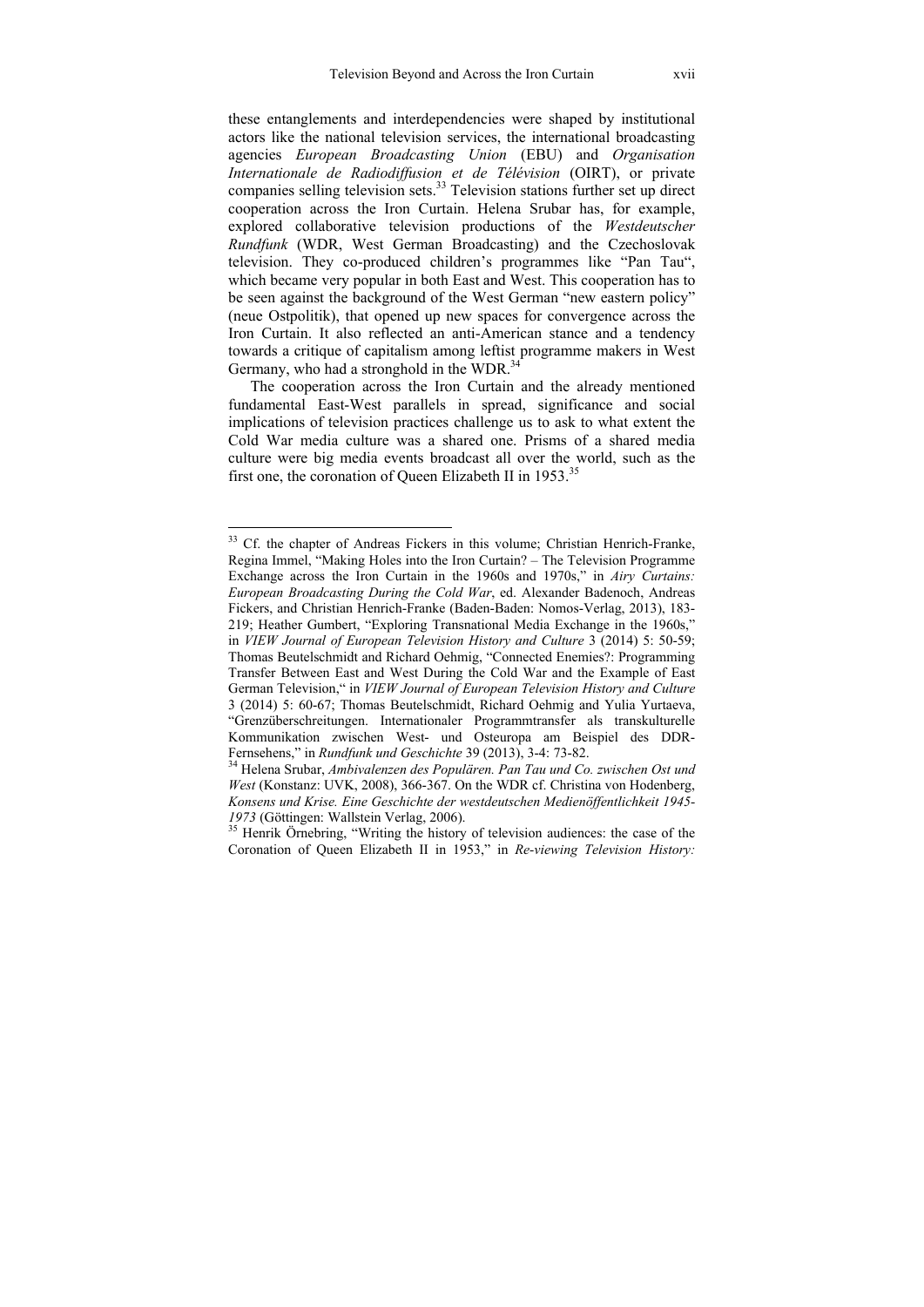The interactions and interrelations between East and West cannot be sufficiently grasped in terms of propaganda and enemy surveillance, which included the phenomena of jamming foreign signals and the so-called "radio battles"<sup>36</sup> Even propaganda, technical rivalry, and mutual media broadcasts to enemy populations point to aspects of a shared media culture in the context of the Cold War. Instead, we need to further develop concepts that highlight the complex interdependencies and convergences of the East and West, their cooperation but also as their competition, mutual adoptions, imitations, and alienations.

## **Television beyond the Iron Curtain: Research Interests and Approaches**

Especially with regard to the media rivalry between FRG and GDR, several studies have already established that the media competition about meanings and interpretations was based on entangled communication and mutual observation. Consequently, it also had a strong impact on the Eastern side of the Iron Curtain.<sup>37</sup> Therefore, the authors of this volume take a close look beyond the Iron Curtain by focusing on state socialist television. The contributions thus explicitly cover Albania, the CSSR, the GDR, Russia and the Soviet Union, Serbia, Slovenia and Yugoslavia. Furthermore, the volume compiles not only various national examples, but also presents interdisciplinary perspectives applied by historians, media, cultural and literary scholars. The authors choose different approaches by focusing on structures, actors, flow, contents or the reception of crossborder television. Some chapters explicitly cover the new cultural practices television has made possible, as well as the negotiations on political attitudes in the disguise of linguistic preferences and changes, cultural specificities, of entertainment and popular culture.

*Critical Issues in Television Historiography*, ed. Helen Wheatley (London, New York: I.B. Tauris, 2007), 170-190.

<sup>36</sup> A. Ross Johnson and R. Eugene Parta eds., *Cold War Broadcasting: Impact on the Soviet Union and Eastern Europe: A Collection of Studies and Documents* (Budapest, New York: CEU Press, 2010); Michael Nelson, *War of the Black Heavens: The Battles of Western Broadcasting in the Cold War* (Syracuse, NW: Syracuse University Press, 1997).

<sup>37</sup> Dittmar, *Feindliches Fernsehen*; Heiner Stahl, *Jugendradio im kalten Ätherkrieg: Berlin als eine Klanglandschaft des Pop (1962 - 1973)* (Berlin: Landbeck, 2010); concerning the Soviet radio station Maiak and Soviet TV see Roth-Ey, *Moscow Prime Time*, chapters 3-5; concerning the CSSR see Srubar, *Ambivalenzen*.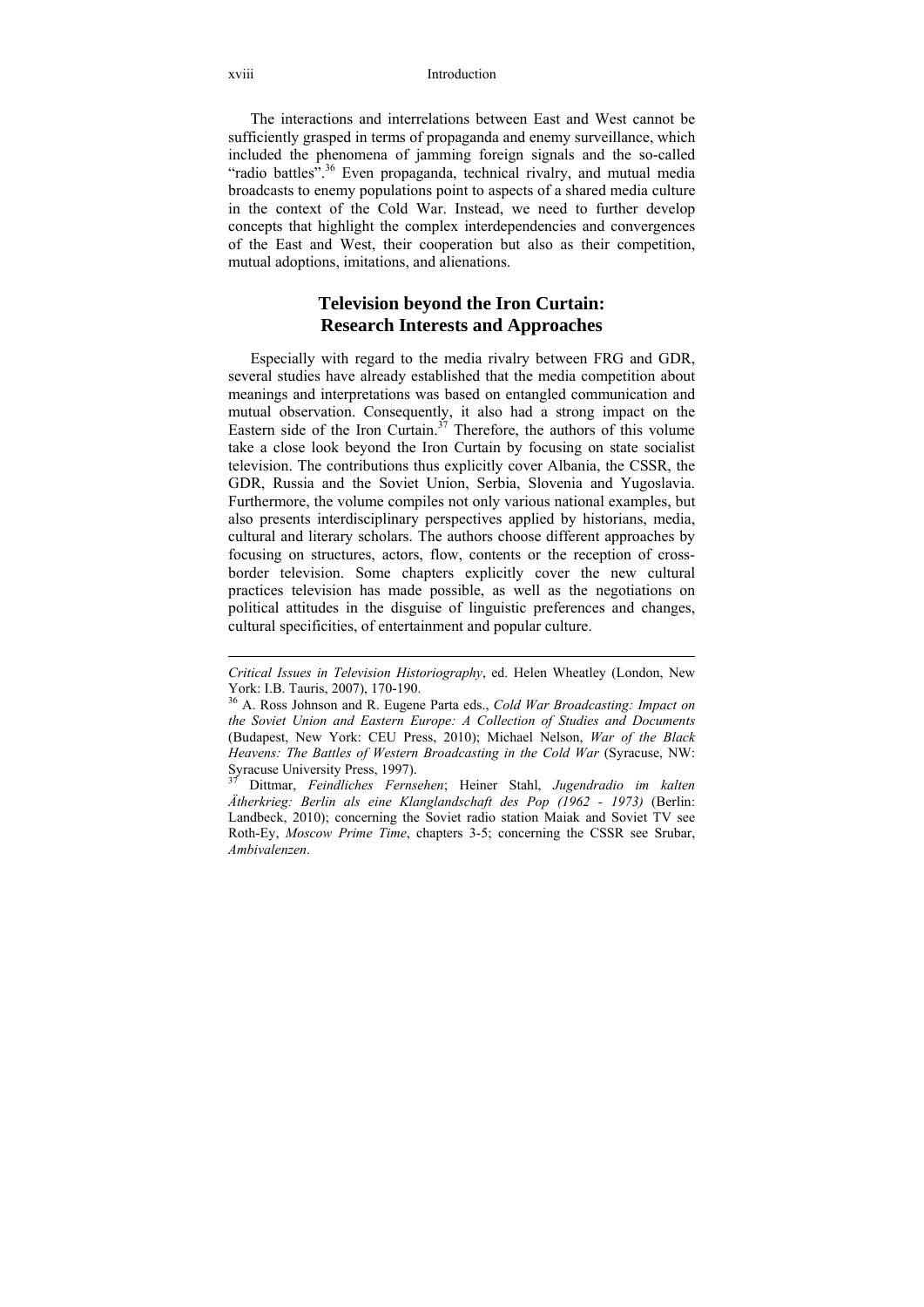In addition, the volume takes a long-term perspective beyond the fall of the Iron Curtain. It does not end with the collapse of state socialist regimes, because many trends of the post-socialist period are directly linked to earlier developments or pick up socialist traditions. In some postsocialist states, recently including Poland and for a longer period now Russia, the re‐establishment of state hegemony over television channels and programme contents can be observed. The Russian TV channel *Rossiia Kul'tura* benefits from nostalgic trends in Russian society and serves its audience by broadcasting popular Soviet films, serials and features. At the same time, however, the last 25 years were a period of growing Americanisation and globalisation in Eastern Europe with many Western media products consumed and with the globally felt structural changes brought about by satellites, private broadcasters and the Internet.<sup>38</sup>

The volume also aims to elaborate transnational perspectives on convergence zones, observations, collaborations, circulations and entanglements between Eastern and Western television. It rests upon the long neglected fact that even during the Cold War television could easily become a cross-border matter. It bridged not only the ideological gap between the Cold War blocs but also cultural, social, and economic, as well as spatial borders on both sides of the Iron Curtain, between peripheries and centres, between local and national levels. It can be supposed that public spheres of communication at least overlapped in certain areas. In the long run, these spheres of communication became– whether officially intended or not–increasingly entangled. More often than not, television potentially created ambiguity by importing films and serials from the other side of the Iron Curtain or interconnecting the live signals of Eurovision and Intervision, i.e. the East and the West European Broadcasting Unions for the exchange of TV and radio programmes.<sup>39</sup>

<sup>&</sup>lt;sup>38</sup> Patryk Wasiak, "The Great Époque of the Consumption of Imported Broadcasts: West European Television Channels and Polish Audiences during the System Transition," in *VIEW Journal of European Television History and Culture* 3 (2014) 5: 68-68.

<sup>&</sup>lt;sup>39</sup> Lars Lundgren, "Live From Moscow: the Celebration of Yuri Gagarin and Transnational Television in Europe," in *VIEW Journal of European Television History and Culture*, 1 (2012), 2: 45–55; Henrich-Franke, Immel, "Making Holes into the Iron Curtain?"; Beutelschmidt, Oehmig, "Connected Enemies?"; Anna Wiehl, "ARTE: French-German Experiments in Crossing the Borders. 'One Media – Three Screens' Convergence and Interactivity at its Full Potential?," in *VIEW Journal of European Television History and Culture* 3 (2014), 6: 78-94; Mari Pajala, "East and West on the Finnish Screen. Early Transnational Television in Finland," in *VIEW Journal of European Television History and Culture* 3 (2014) 5: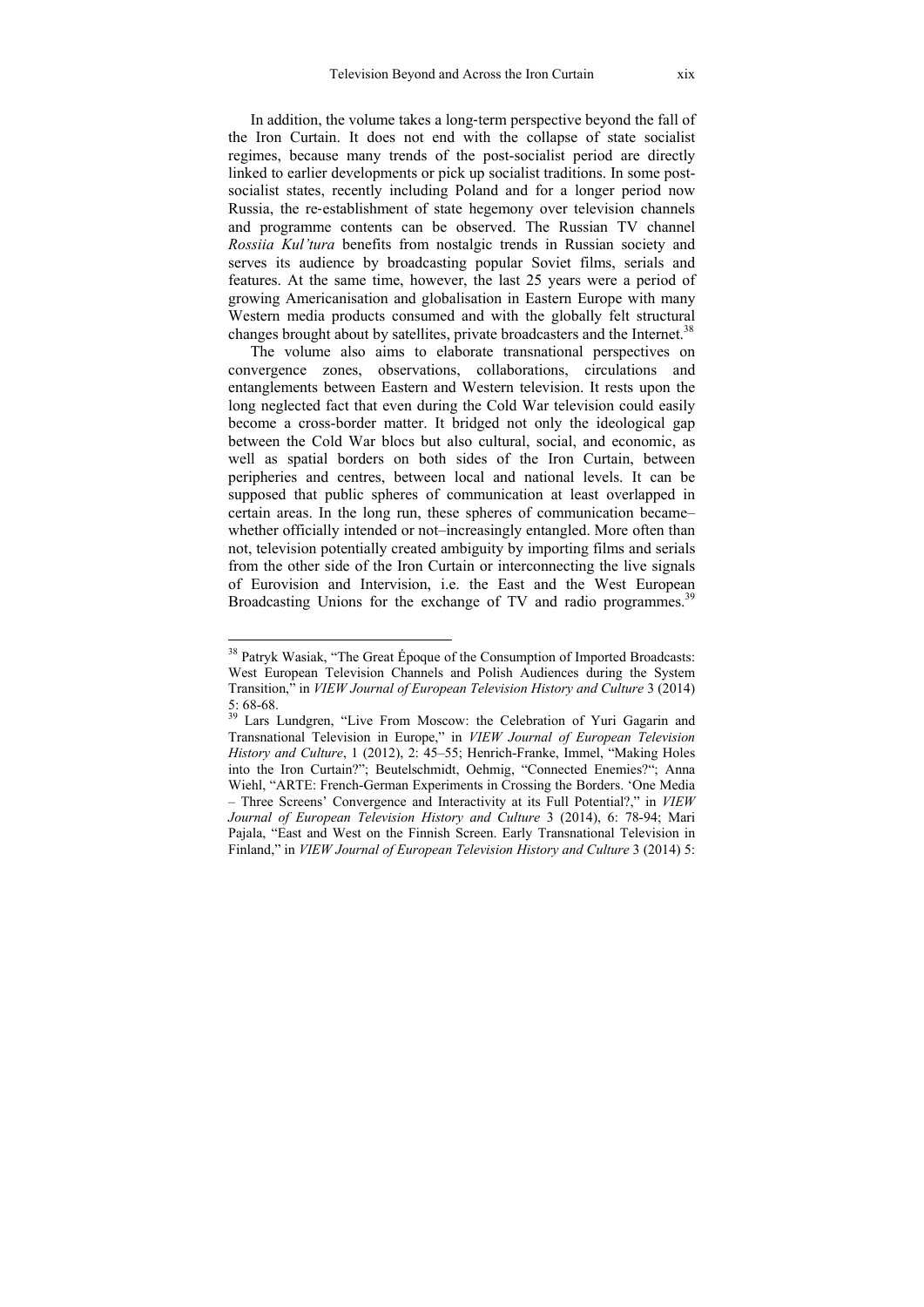Despite the attempts to jam foreign radio and TV signals, media consumers living in the peripheries and border regions had the opportunity to watch foreign, in many cases capitalist television programmes. Sitting in their living rooms, they were able to transgress the national borders and even the Iron Curtain virtually. This phenomenon has been especially highlighted for GDR citizens watching West German television, but the transfer was not restricted to a simple West-East model. Romanian viewers, for example, were able to watch Bulgarian, Yugoslavian, Hungarian or Soviet television, depending on their place of residence.<sup>40</sup> Initial steps have been taken for the Soviet periphery with regard to Estonia.<sup>41</sup> One aspect of this 'transnationalisation' of television contents was–except for the German case–that transnational television obviously attributed new importance to language skills in border regions. The impact of language, the ability to create cultural meanings to foreign media contents and to relate them to the country's own national or perhaps even regional context certainly gained a different emphasis in each society. Also societal meaning and the politicisation of the public language use may have differed considerably according to the ethnic setting of a country. Contemporaries seemed to have attributed high socio-political importance to transnational television consumption in the border regions of the Eastern bloc. Thus, watching foreign television might have been a suitable practice not only to gain alternative or complementary information, but also to complement the cultural capital with foreign languages. Both aspects remind us to analyse the impact of language issues in the context of television, strategies of promoting and the actual use of local languages on television in multi-ethnic settings in greater detail than so far.

<sup>88-99;</sup> Yulia Yurtaeva, "Intervision. Searching for Traces," in *VIEW Journal of European Television History and Culture* 3 (2014) 5: 23-34. 40 See e.g. Michael Meyen, "Die ARD in der DDR," in *Aus Politik und* 

*Zeitgeschichte* (2010), 20: 28-34; idem, *Hauptsache Unterhaltung. Mediennutzung und Medienbewertung in Deutschland in den 50er Jahren* (Münster: LIT, 2001), 229-245; idem, *Einschalten, Umschalten, Ausschalten?*; Hanno Hochmuth, "Feindbild und Leitbild. Westfernsehen in der DDR," in *Vom Gegner lernen. Feindschaften und Kulturtransfers im Europa des 19. und 20. Jahrhunderts*, ed. Martin Aust and Daniel Schönpflug (Frankfurt/New York: Campus, 2007), 271- 292; Dana Mustata, "Within Excess Times and a Deficit Space: Cross-border Television as a Transnational Phenomenon in 1980s Romania," in *Transnational Television History: A Comparative Approach*, ed. Andreas Fickers and Catherine Johnson (Abingdon, New York: Routledge, 2012), 89-102, here 90.

<sup>&</sup>lt;sup>41</sup> Annika Lepp and Mervi Pantti, "Window to the West: Memories of Watching Finnish Television in Estonia during the Soviet Period," in *VIEW Journal of European Television History and Culture* 2 (2012), 3: 76-86.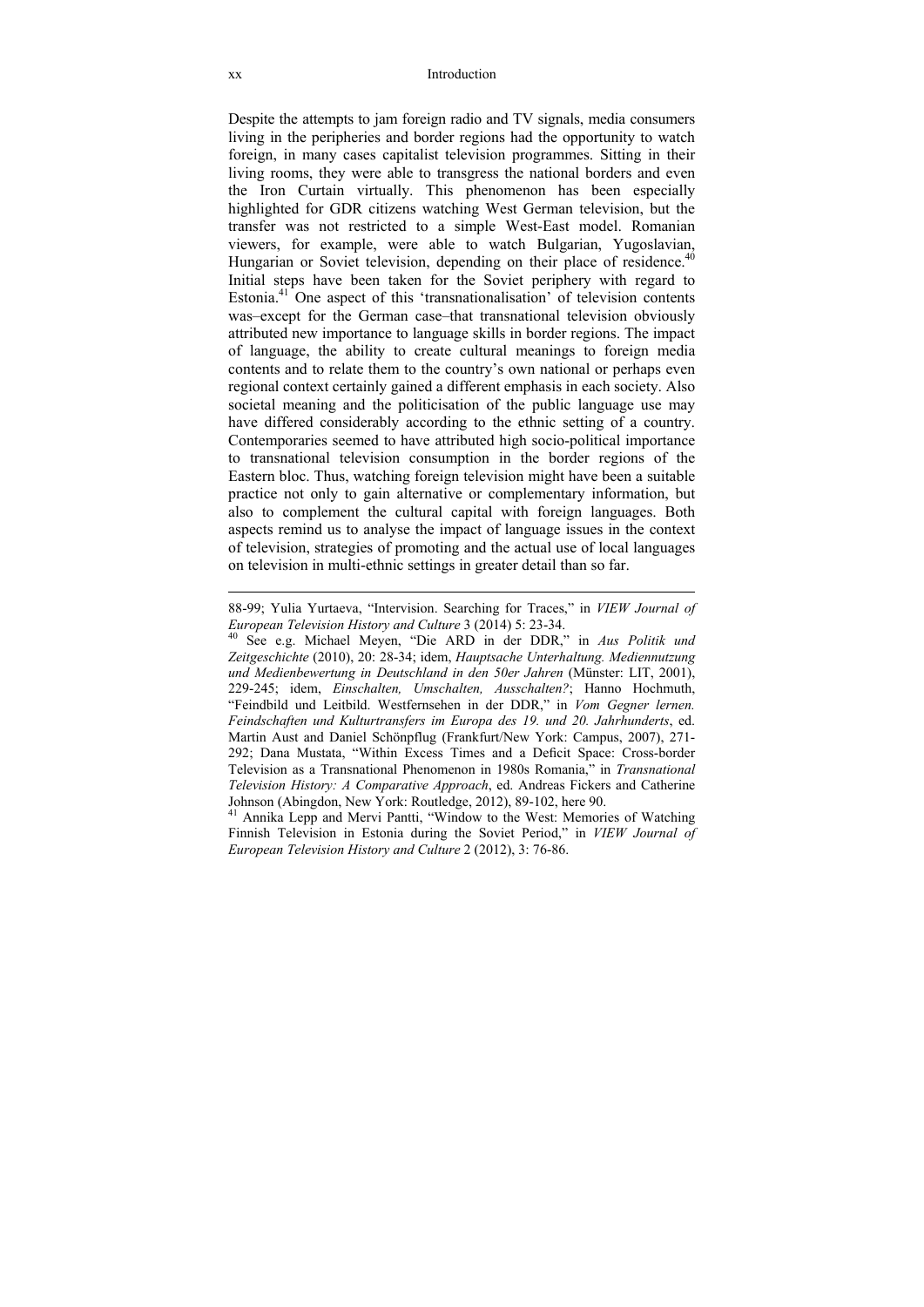Thus, television as a complex ensemble of institutions, producers, and audiences can be a heuristic prism of transnational history that allows for several perspectives on Cold War societies, cultures, and political arenas. This is, however, a rather new approach: Although television has partly been a transnational medium at least from the 1950s on, television history has long been told in national frames and narratives. Without denying that the Cold War nation state was the legal, political and cultural stronghold of television, this volume aims to revise the methodological nationalism and to contribute to the transnational television history especially from the perspective of the long if not ignored, then at least neglected Eastern side of the Iron Curtain. It shows how the use of the medium contradicted any strictly dichotomous world views, how it on the contrary entangled them, and how it yielded structural and cultural similarities of Eastern and Western practices. An important question is also, to what extent television might have thwarted ideas of a televisual West-East imperialism and established new convergence zones of transnational or transcultural encounters bridging the Iron Curtain.

In the end, the history of Cold War television should highlight several narratives. It is not only a history of dichotomous representations and narratives of communication spaces divided by the Iron Curtain, but also of transnational transfers, collaboration and observation crossing the Iron Curtain. Further, it is a history of competing "Eastern" and "Western" television cultures fighting for cultural and political hegemony of the respective bloc. The hegemonic position was hardly to be determined objectively. However, both sides strove to paint a televisual picture of their society, of their social order and values that aimed to convince the domestic audience, the international bloc audiences, and the audiences of the developing world. The question of persuasiveness and response is perhaps the most challenging perspective and would call for a story of consumer attitudes and practices on the basis of contemporary sources, as well as oral history interviews working out retrospective stances.<sup>42</sup> The question of TV contents and its reception is closely related to the history of programme exchanges and trade beyond and across the Iron Curtain. Last but not least, the history of Cold War TV is the history of technical development, competition, and collaboration. Cold War television objected to the territorial logics of binary bloc thinking: As the chapters demonstrate, it went beyond the Iron Curtain.

 $42$  There are first studies that demonstrate the persistence of different media cultures on different levels, as for example within united Germany or between the former Eastern bloc states.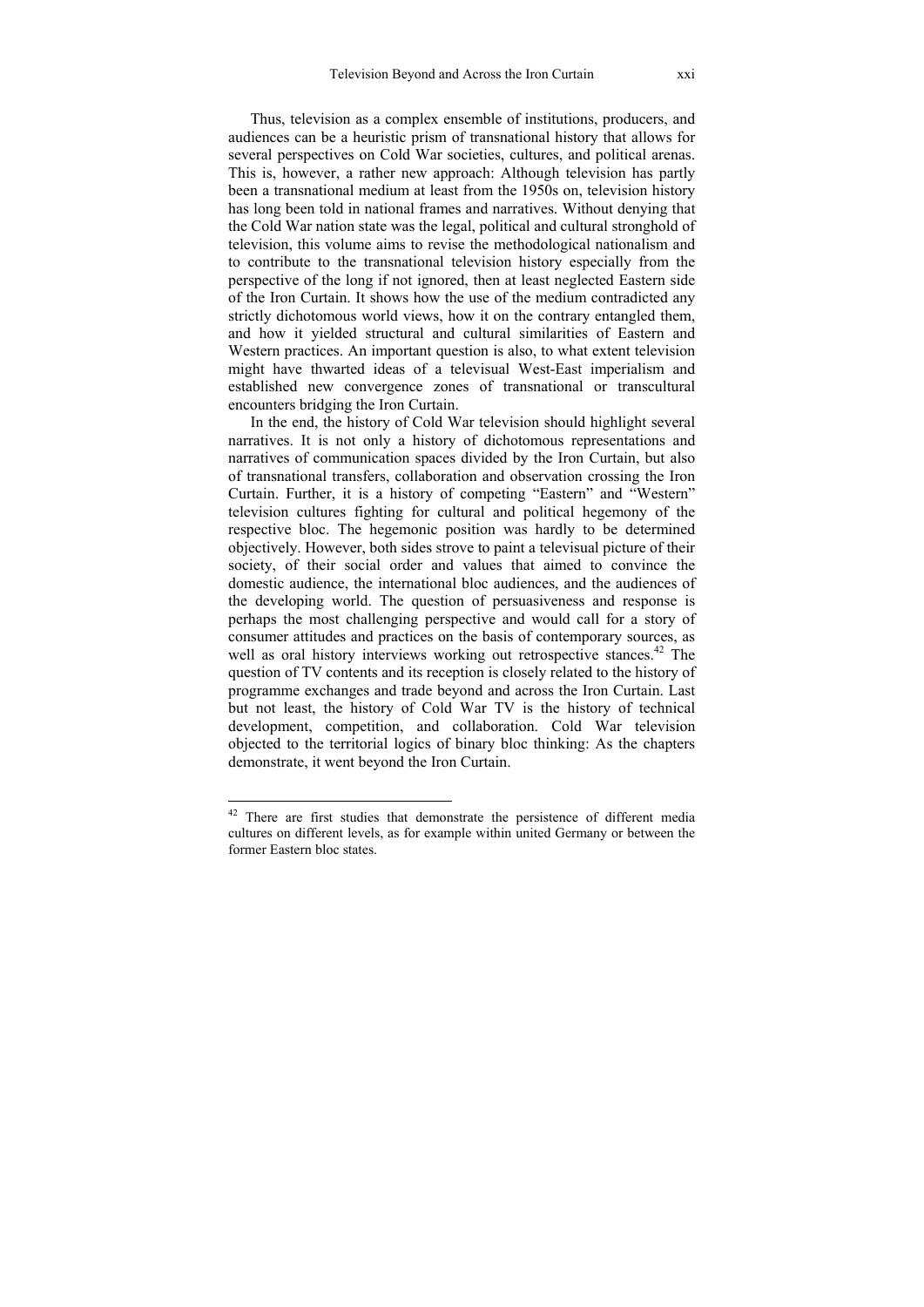## **The Volume's Contributions**

#### *Transnational Perspectives and Media Events*

The first section of this volume is devoted to conceptual thoughts on transnational European TV history and on media events whose analysis helps to understand Cold War media culture. Media historian *Andreas Fickers* aims to present a new view on European television history transcending the Iron Curtain. He questions the usual East-West divide and the binary model of a 'capitalist' television culture in Western Europe and a 'socialist' one in Eastern Europe. Rather, his approach is a regionaltopographical one. Therefore, he focuses on cross border-transmissions and points to the existence of "numerous zones of convergence". Concentrating on concrete phenomena of exchange, interactions, and transfer, he regards these as characteristic of the "European broadcasting landscape" in the Cold War period. Summarising the state of research on the important spheres of exchange and sale of television productions which could cross the Iron Curtain, Fickers clearly distinguishes between free exchange and commercial trade. In the context of a rising global TV market, the latter became more dominant in the 1970s and 1980s. With regard to television and in contrast to radio, the economic benefit of programme exchanges was very important. What concerns exchange and trade, however, is the relationship between East and West which is, according to Fickers, characterised by "asymmetrical interdependencies" as the West could provide higher qualitative standards and exported more to the East than vice versa.

Transnational and even trans-bloc media events have been common almost since the beginning of mass TV broadcasting in Europe in the 1950s. Political and cultural events were reported simultaneously on both sides of the Iron Curtain, often implying observations and reporting about the reports on the other side. Despite the Cold War separation of blocs and political influence spheres, there was sufficient cooperation on a technical and institutional level to provide transmissions to a global TV public that transcended political borders.

Media events are an established and comparably well-researched subject in media studies. The in-depth analysis of specific events, most prominently the first moon landing of 1969, shows how television as a mass medium has developed along the lines of major events.<sup>43</sup>

<sup>&</sup>lt;sup>43</sup> Lorenz Engell, "Das Mondprogramm. Wie das Fernsehen das größte Ereignis aller Zeiten erzeugte," in Friedrich Lenger, Ansgar Nünning eds, *Medienereignisse in der Moderne* (Darmstadt: WBG, 2008), 150-172.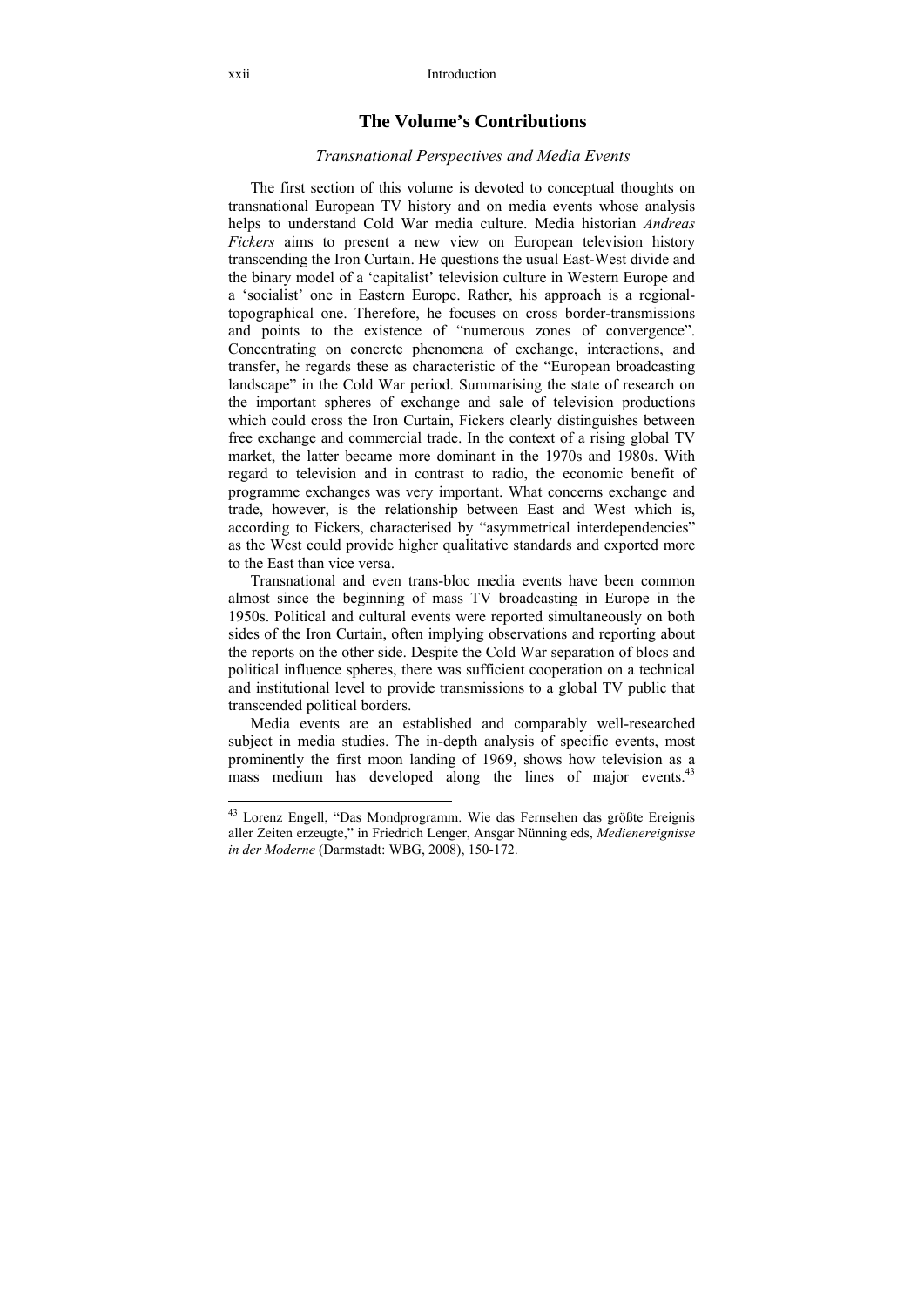Furthermore, in the context of the Cold War, media events provide an abundance of source material to show mutual East-West perceptions and rivalry as well as national and international institutional structures.

In this volume, two contributions closely examine the mutual East-West observation and referencing in the example of divided Germany and thus enrich our understanding of East-West interactions. Media scholar *Judith Keilbach* discusses the Eichmann trial as a transnational media event in the context of divided Germany. The Eichmann trial, which Hannah Arendt made a subject of discussion, took place in Israel in 1961 after Mossad had captured Adolf Eichmann, a former SS-Obersturmbannführer and one of the main organisers of the Holocaust. The judges in Jerusalem regarded him as one of the key perpetrators of the Holocaust and sentenced him to death. In the following year, he was executed. In the history of television, the Eichmann trial was the first trial to be televised, and it also became a global event in the persecution of Nazi crimes. Needless to say, reporting on the trial was very important and very critical for both FRG and GDR. The highly contested Nazi past of the country was fundamental for the self-understanding of both German states, and it was a subject which mutual accusations and propaganda centred around. Germany can be seen as a focal point of the mutual East-West propaganda and observation. It presents a case of an unusually intense media rivalry because of the common language and the central position of Germany in the East-West divide.

As Judith Keilbach's contribution shows, both sides reacted to one another directly. The author shows in detail how these references to the other German state were directed and enacted. To this end she analyses not only the well-known and long-enduring GDR propaganda programme "Der schwarze Kanal" (*The black channel*), but also its West German, rather short-lived counterpart "Die rote Optik" (*Red Lenses*). These were programmes which were entirely devoted to dealing with media output from the other side. Keilbach's contribution also embraces other GDR and FRG political programmes as well as films. Only through this encompassing view does the campaign character of the news coverage become evident. In the end, however, the impact of the propaganda on both sides was rather limited.

Media scholar *Sven Grampp* contributes to this perspective by analysing the TV broadcasts of the first manned moon landing in both the FRG and GDR in a conceptually rich text. Drawing on the notion of observing as conceptualised in systems theory (Niklas Luhmann), the author presents the space race as a system of second order observation characteristic of the Cold War. Television and especially live reports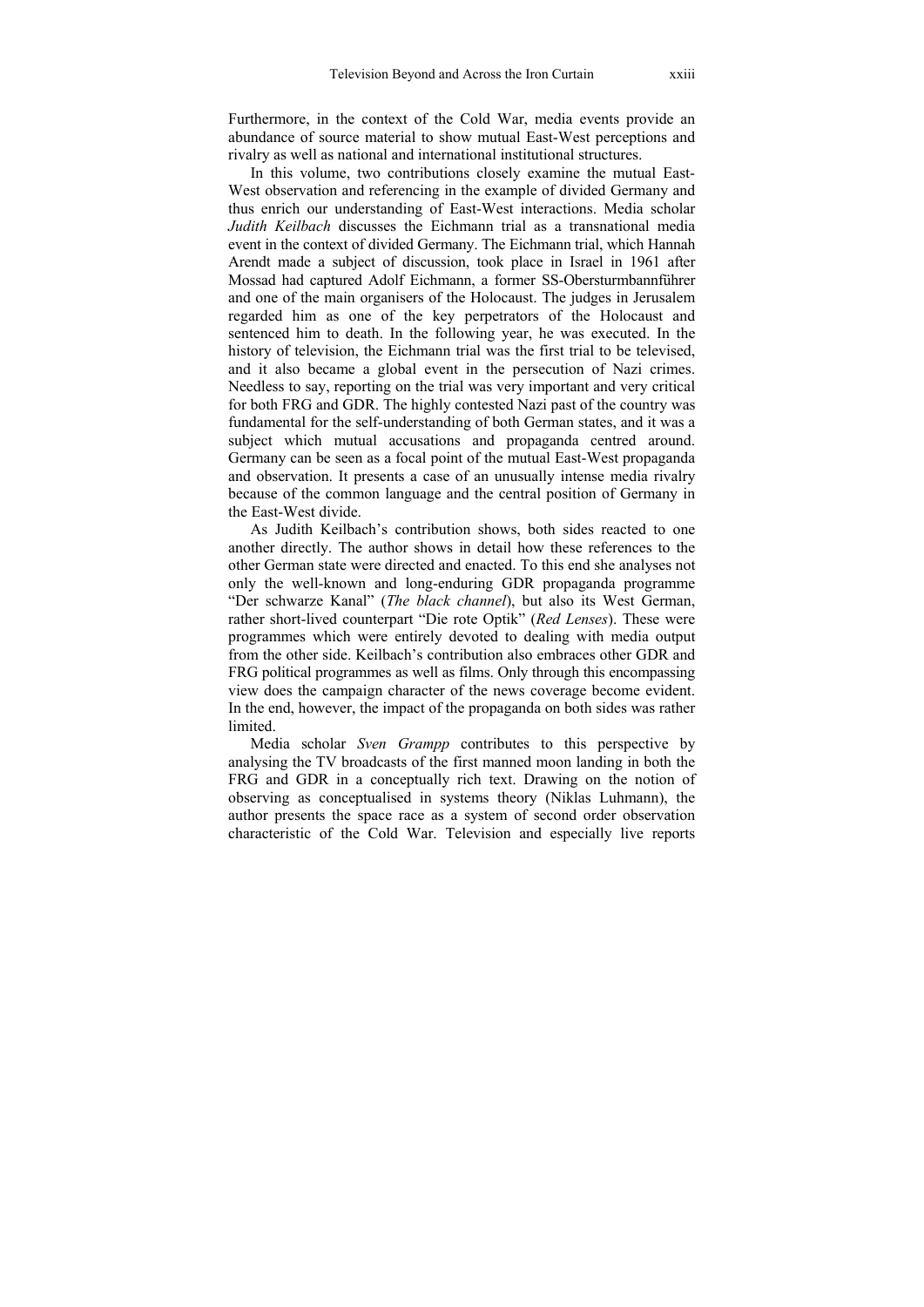#### xxiv Introduction

became a central reference point in this system. Again, the German-German split serves as an exciting focus of the Cold War. Grampp analyses in detail several programmes of the West German major broadcaster ARD (Consortium of public broadcasters in Germany) and the East-German DFF (German Television Broadcaster) with ambivalent results. In particular, the ARD coverage doesn't fit very well into the expected Cold War mutual accusation and enemy-description scheme, with the Soviet side being treated by the West German journalists with much respect and even sympathy, while the USA is subtly criticised, more or less. Drawing on conceptions of cultural comparison and societal selfdescriptions, the author is able to show that, besides the West-East conflict, the German national perspective also comes into play, with references being made to the technical and engineering groundwork for the moon landing that Germans were said to have accomplished. This serves as a formidable example of how broadcasts, through televised cultural comparisons, formed not only bloc, but also national identities.

The mutual observations of first and second order and the critical references (including ignoring) to what was being observed were an integral element of the international system. But Grampp also sees the Cold War in a historical perspective: it was a period in the history of international and global communications during which "a special observation and perception scheme" was established and practiced, which has further shaped global media culture.

The text also reflects on the relation between local and global understanding and applies "glocalisation" as a dialectical concept: against the backdrop of a globalising world, the search and specification of the local becomes relevant in a new way. Combined with the approach of cultural comparison and the established second order observation scheme, the televisual coverage of the moon landing appears as an important "imagination agent" in a globalised media culture.

#### *Television and Popular Culture: Films and Serials*

As mentioned above, the relation between television and popular culture in socialist societies is a booming field of research. Western, and especially American influences and models have been taken up and reframed in Europe's East and West. In Central and Eastern Europe, serials were produced that can be classified as sitcoms or family serials. Drawing on established cultural forms and subjects in the respective national context, they staged the tension between emerging consumer cultures and socialist norms and values. Gender issues were often centre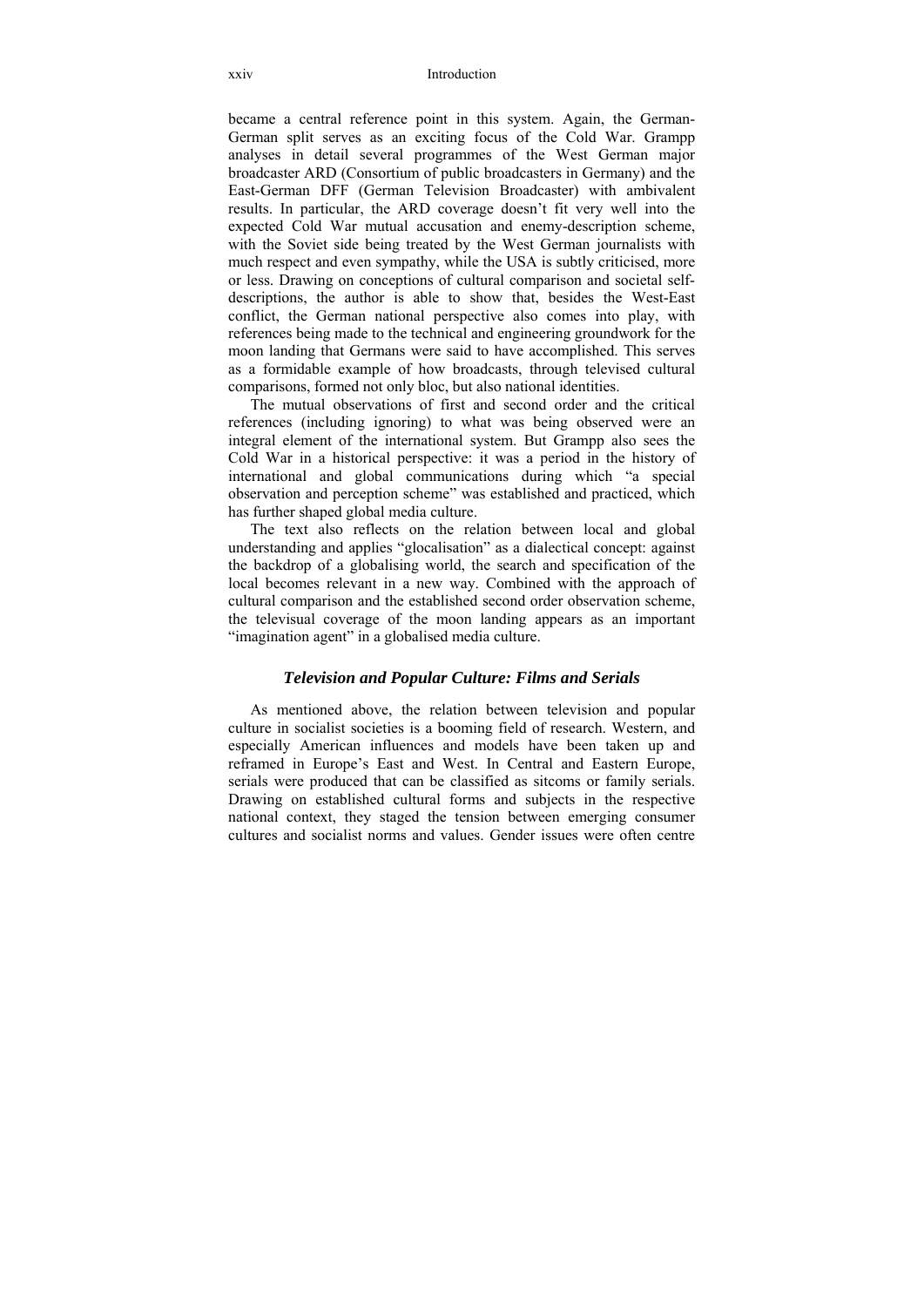stage in these productions, e.g. when a socialist super-woman represented an ideal that was permanently threatened by failure.<sup>44</sup> Remakes and continuations of these formats and products in the post-socialist period testify to their cult status, but also show how important the nostalgia for the socialist past can be for current societies and media cultures.

A film that outlived the end of the socialist period and that addresses gender relations is analysed by literary scholar *Hannah Müller*. The East German-Czechoslovak coproduction "Three Nuts for Cinderella", a Cinderella variation from 1973 is still very popular today, not just in the Czech Republic and Slovakia, but also in the whole of Germany, in Switzerland and Norway. The film has gained cult status and is an integral part of Christmas celebrations in these countries. Many families and viewers arrange the schedule for the Christmas holidays according to its airtime.

The author explores the fairy tale genre in the socialist period, which was "characterised by its oscillation between educational mission and internal criticism", and offered some artistic freedom for producers. Criticism of the socialist system could be elegantly interwoven with fairy tale interpretations. Regarding its class policy message, "Three Nuts for Cinderella" could be read by viewers in different, diverging ways: as an anti-capitalist critique and rebellion of the working class (Cinderella's emancipation from the oppression by her step-mother and step-sister), as a re-establishment of the traditional social order with Cinderella's return to her rightful social position in nobility, and even as critique of the existing socialist system with her greedy, egoistic relatives symbolising the abuse of power within this system. This variety of possible interpretations was one reason for its positive reception across the Iron Curtain. As Müller explains, the re-interpretation of the female protagonist, Cinderella, was more unequivocal and equally contributed to the film's popularity. It presented Cinderella as a gender non-conforming young girl who surpassed her future husband, the prince, in hunting, shooting, and horse riding and who was unusually self-determined. This emancipation figure

<sup>&</sup>lt;sup>44</sup> The Czechoslovak serial "The Counter Lady" (Žena za pultem, 1977/78) is a prominent example. Jakub Machek, "'The Counter Lady' as a Female Prototype: Prime Time Popular Culture in 1970s and 1980s Czechoslovakia", in *Medijska istraživanja/Media research* 16 (2010) 1, 31-52. See for a deconstruction of this kind of audiovisual representation of the socialist super-woman in subversive documentary films of the 1970s produced in Leningrad: Aglaia Wespe, *Alltagsbeobachtung als Subversion. Leningrader Dokumentarfilm im Spätsozialismus* (Göttingen: V&R unipress, 2014), especially 209-239.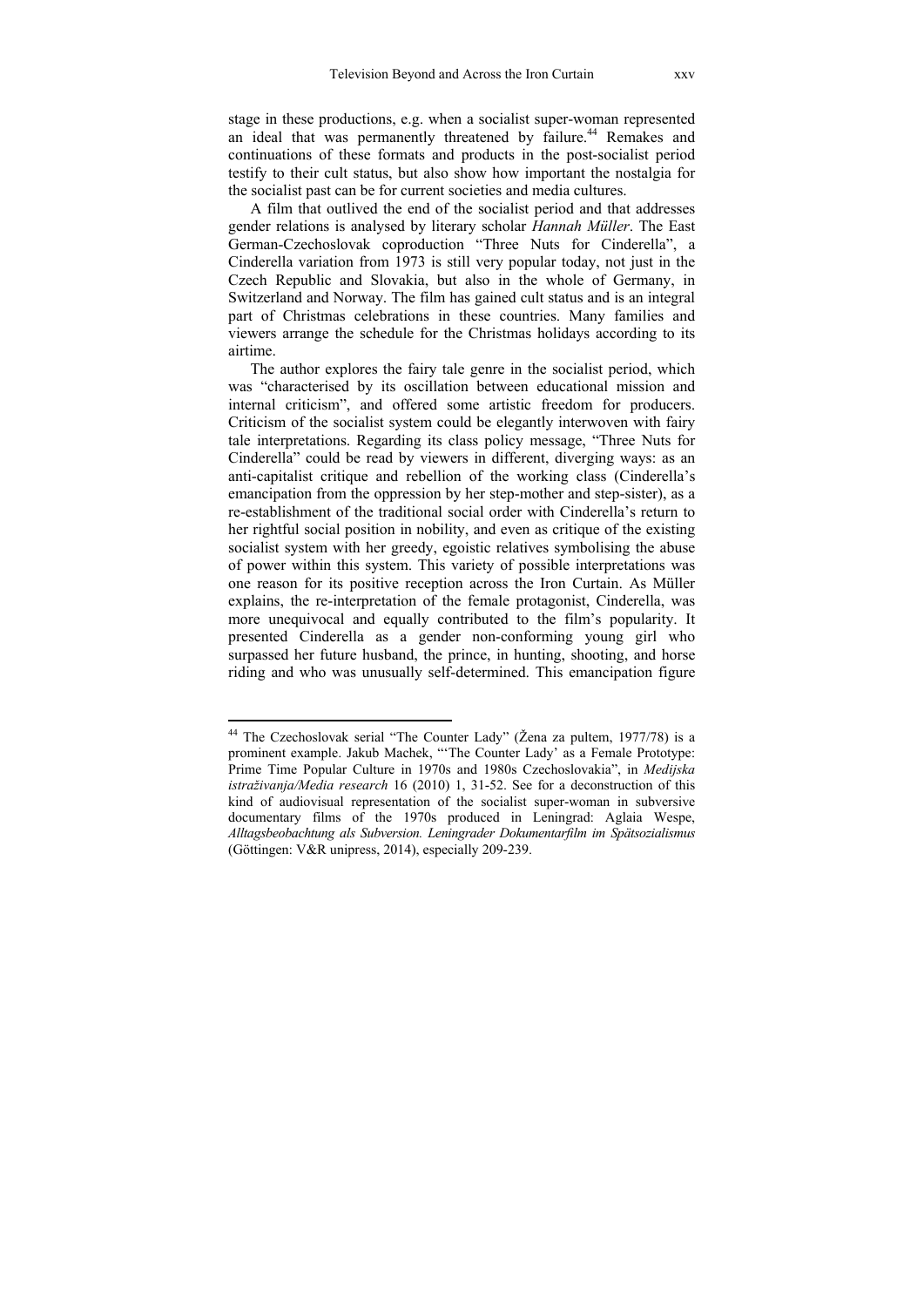attracted female viewers and could be perceived as a counterweight to role models offered by American films.

Media scholars *Nevena Daković* and *Aleksandra Milovanović* present the series "Theatre at Home" (*Pozorište u kući*) that premiered in 1972 on Yugoslav television as a prototype of the "socialist family sitcom". The serial was produced by TV Belgrade and the story set in Karaburma, a middle-class district of Belgrade. The adventures of three generations living in a small apartment were very popular while at the same time Western productions including "Dynasty" were being broadcasted in Yugoslavia. The socialist family sitcom developed as a combination of an American TV format and the depiction of everyday life in a socialist society. Typical juxtapositions played out in "Theatre at Home" were the rural, patriarchal tradition versus the modern, urban life, and West versus East. The sitcom is understood as a reflection of current social, economic and cultural change in society including the advance of socialist modernity. The spread of a (partly Western-induced) consumer culture is reflected in the sitcom in a harmonising way, reconciling it with a socialist social system, thereby "denying the logic of the East-West divide". This is interpreted as fitting neatly with Yugoslavia's special position as it was situated between the two blocs during the Cold War and was exposed to Western (popcultural) influences much more than most other socialist countries. Furthermore, the sitcom's fate is seen as symptomatic of socialist modernity, with its golden age in the 1970s, the turbulences of the 1980s and an unsuccessful remake in the 2000s marking the final end of socialist modernity and denoting the breakup of Yugoslavia.

Slavicist *Maria Zhukova* takes us to the late Soviet Union. She offers a fresh insight into the 'televisionised' changes within the popular culture of the *perestroika* in the second half of the 1980s, a period known for its rapid expansion of critical comments in all kinds of media. Examining the blockbuster *Igla* (The needle), her paper analyses the film's observation and deconstruction of television as the most important reference medium of late Soviet popular culture. The film was directed by Kazakh filmmaker Rashid Nugmanovin in 1988. One of the main characters was Viktor Tsoi, the extremely popular singer of the Soviet rock band "Kino". Tsoi was a hero of late Soviet rock culture who expressed the feelings of the young generation with his songs. Nugmanov's film shows television in at least two very different perspectives: as a (deconstructed) powerful propaganda machine controlling a passive audience, and as a working medium for the rock music scene which gained in significance as a counter-culture in those years.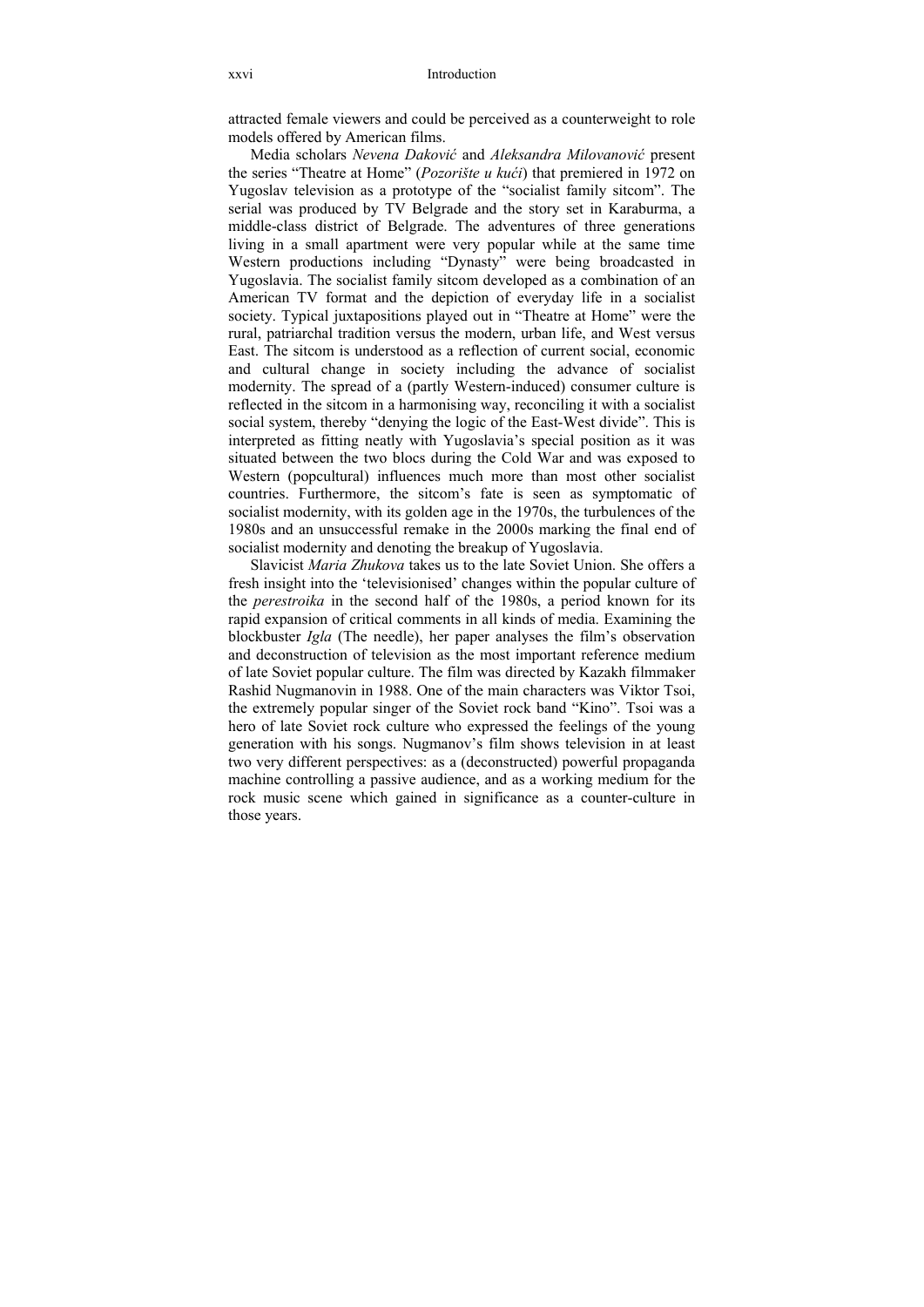Zhukova introduces us to a rich system of cultural and subcultural references. The film title, "The needle", alludes not only to drug addiction, but also to Moscow's TV tower Ostankino with its thin, pointed construction. This again points to a common understanding of Soviet television serving as a means to spread ideology and propaganda, which was of course viewed critically by dissidents. After the 1960s, TV critics made a connection between TV watching and drug addiction.

Soviet television is deconstructed visually in the film, as well as audibly. TV sets are to be seen in various constellations, and collages of TV and radio sounds convey the impression of a meaningless sonic background. This reflects a common cultural practice: the TV was often switched on, but not really watched or listened to attentively and served as a mere acoustic backdrop to everyday life. Another example of the reflection of Soviet cultural practice in the film is a sequence showing three TV sets operating simultaneously. This alludes to the symbolism of the Holy Trinity and the sacred status of the TV set, which was often placed in the living room like an object of worship.

The deconstruction of Soviet television in the late 1980s, as shown in Zhukova's contribution, was followed by the actual disintegration of socialist state broadcasting with the regime changes in 1990/1991. The institutional reorganisations that went along with the latter were most dramatic in the cases of the disintegrating multinational and federal states, the Soviet Union and Yugoslavia, where the central broadcasting stations lost their dominant position and national broadcasting stations emerged out of the former republican ones. With the end of the communist era and its official reservation towards Western productions, the import and adaptation of Western programmes, including serials, increased, and the much discussed processes of globalisation and glocalisation had a more immediate impact in Eastern Europe.<sup>45</sup>

The last contribution to this section by slavicist *Theodora Trimble* traces tendencies of more recent developments in Russian serials. She analyses a Russian version of the famous US serial "Sex and the City" entitled "The Balzac Age or All Men are Bast…" (*Bal'zakovskii vozrast ili Vse muzhiki svo…*), produced by the well-known director Dmitrii Fiks

 $\overline{\phantom{a}}$ 

<sup>&</sup>lt;sup>45</sup> Cf. the following contribution in which the authors stress the importance of regional television in Russia in the context of glocalisation: Stephen Hutchings and Natalia Rulyova, "Introduction," in *Television and Culture in Putin's Russia*, idem eds. (London, New York: Routledge, 2009). Existing research has concentrated on political domination of the mass media, e.g.: Birgit Beumers, Stephen Hutchings and Natalia Rulyova eds., *Globalisation, Freedom and the Media after Communism*: *The Past as Future* (New York: Routledge, 2009).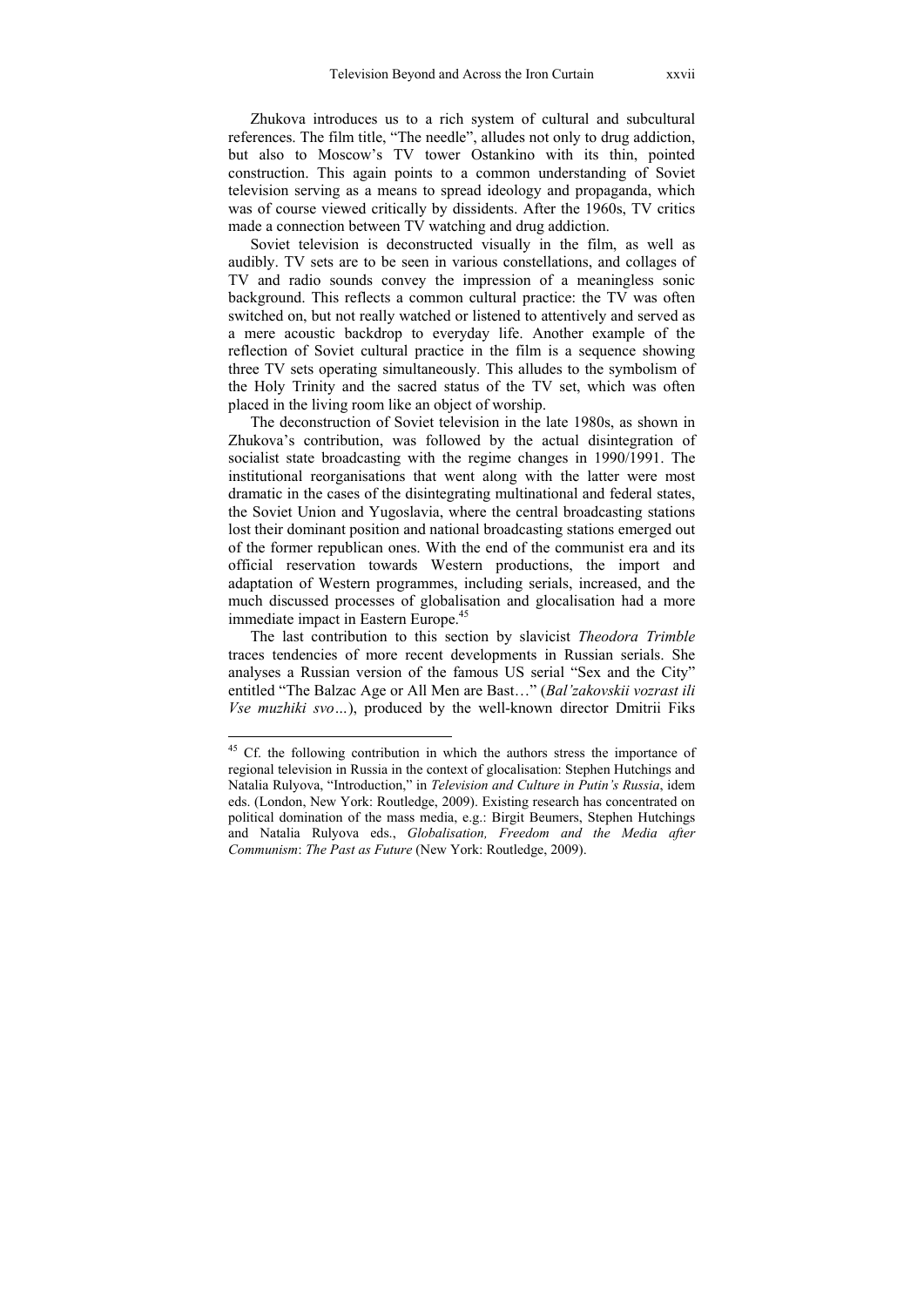from 2004-2007. "The Balzac Age's" characters and plot are modelled quite closely on the American original with four female protagonists. On second glance, however, several specific features can be detected. While in "Sex and the City" the relation between class and family is played out, these issues come up in the Russian serial as well but get a different twist: The serial broaches the issue of the ongoing economic and social transition after the fall of socialism. Class and consumer culture are represented, but not as affirmatively as in the American counterpart. The (alleged) female liberation tendencies are overshadowed by a reinforcement of patriarchal values and norms. In the end, the conventional American promotion of the nuclear family is ridiculed. The sceptical attitude that Fiks' production has towards the American original is, it can be assumed, typical for a very ambivalent Russian-American cultural relationship. Furthermore, "The Balzac Age" is a good example of how a global media product is received and adapted in a very specific context.

#### *Television and the Transgressing of Language Borders*

The next section takes us to the Southeast of Europe and addresses the interrelation between politics, language, and television (consumption) under socialist regimes. The linguist *Lucia Gaja Scuteri* regards television as a spoken medium: its language usage is expected to train viewers in using the 'correct' language and is therefore constantly scrutinised by the public. In her contribution, the author examines the usage of Slovenian, a South Slavic language, as the national language of the Slovenian republic in Yugoslavia. After the spread of television, Slovenian elites deplored the deterioration and marginalisation of Slovenian and the dominance of Serbo-Croatian. The Slovenian Association of Slavistics (SDS) was one of the main players in the struggle to carve out more broadcasting time and space for programmes in Slovenian. As the issue was picked up by politicians, regular broadcasting of news in Slovenian was introduced in 1968. The relevance of national-linguistic politics and TV language was acknowledged by linguists and other intellectuals, but also by the audience and to some extent by political functionaries.

The preoccupation with Slovenian was not restricted to television, and Scuteri considers all other mass media as well and shows that 'language columns' in newspapers and on the radio, as well as on television aimed at improving and correcting the usage of Slovenian. The author highlights the 1960s and the 1980s as two periods of intensified inter-republic tensions and conflicts, which found their expression in language policy struggles. She presents external initiatives related to the language used on television,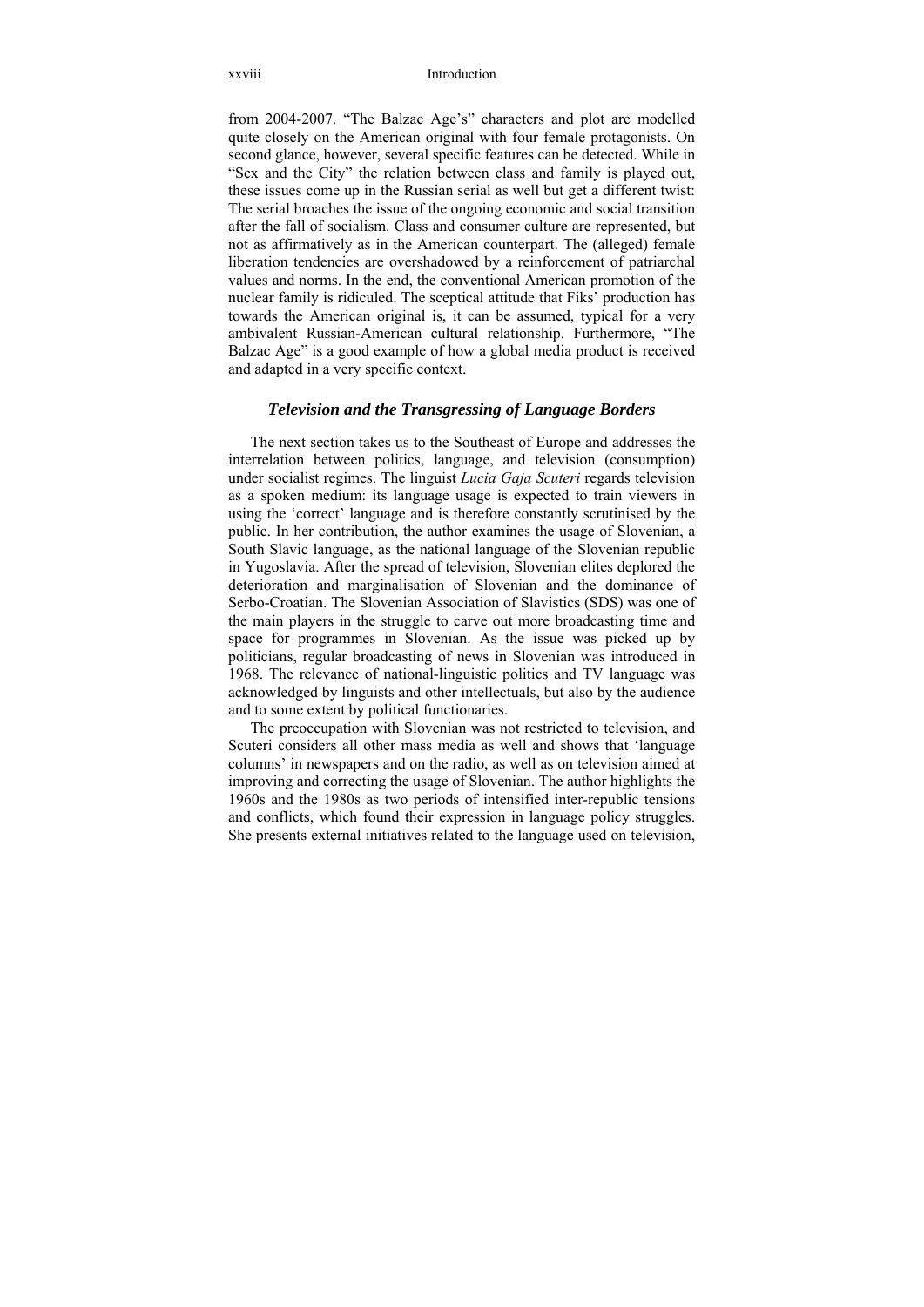but also shows that different departments within the television apparatus were concerned with this issue, the most significant of which being a "Programme Council for Language". Its establishment in the 1980s was a consequence of previous debates and showed that the medium itself had an increased interest in its own language. Scuteri wisely does not attempt to evaluate how much the TV language issue contributed to the gradual dissolution of the Yugoslav federation, but rather stresses the co-evolution of inter-republic conflicts and language policy debates.

However, the debates about the status and correct usage of Slovenian persisted after the republic became independent in 1991, even if under different conditions. There was, though, another problem in the socialist period that Scuteri also addresses and that was not at all restricted to the Slovenian case: the typical communist apparatchik-style language characterised by very long sentences, little content and hollow phrases that very much influenced language of mass media, especially in news programmes.46 The usage of this language contributed to the dullness of television (news) programmes in socialist regimes in general, it seems.

The unalluring contents of socialist television programmes applied to Albania as well, a country which was a latecomer and an exception to the rule of the synchronous spread of television as a mass medium in Europe. The communist regime was keeping the country in isolation, not only from Western, but also from other socialist countries and adhered to an economic model of autarky. Historian *Idrit Idrizi* reminds us of the strictly political and power-related aspects of television consumption in the example of Albania. He draws on concepts from social and political history and assumes an "asymmetric power relationship" between "ruling" and "ruled" actors. Other than in models influenced more strongly by the totalitarian approach, the power relation described here is characterised by interaction and complexity. Idrizi draws on the German historians Alf Lüdtke, Thomas Lindenberger, and others. With a rich source base ranging from archival material to interviews and focussing on the late 1970s and early 1980s, Idrizi applies this concept to Albania in an attempt to understand socialist rule more deeply.

The way the regime dealt with foreign TV broadcasts points to paradoxical and hypocritical aspects of communist rule. Italian, Yugoslavian and Greek programmes could be received in different parts of Albania, and the regime continuously ran campaigns against these foreign

 $\overline{\phantom{a}}$ 

<sup>&</sup>lt;sup>46</sup> Cf. Daniel Weiss, "Prolegomena zur Geschichte der verbalen Propaganda in der Sowjetunion," in Slavistische Linguistik 1994. Referate des XX. Konstanzer Slavistischen Arbeitstreffens, Zürich 20.-22.9.1994, ed. Daniel Weiss (München: Sagner 1995), 384.